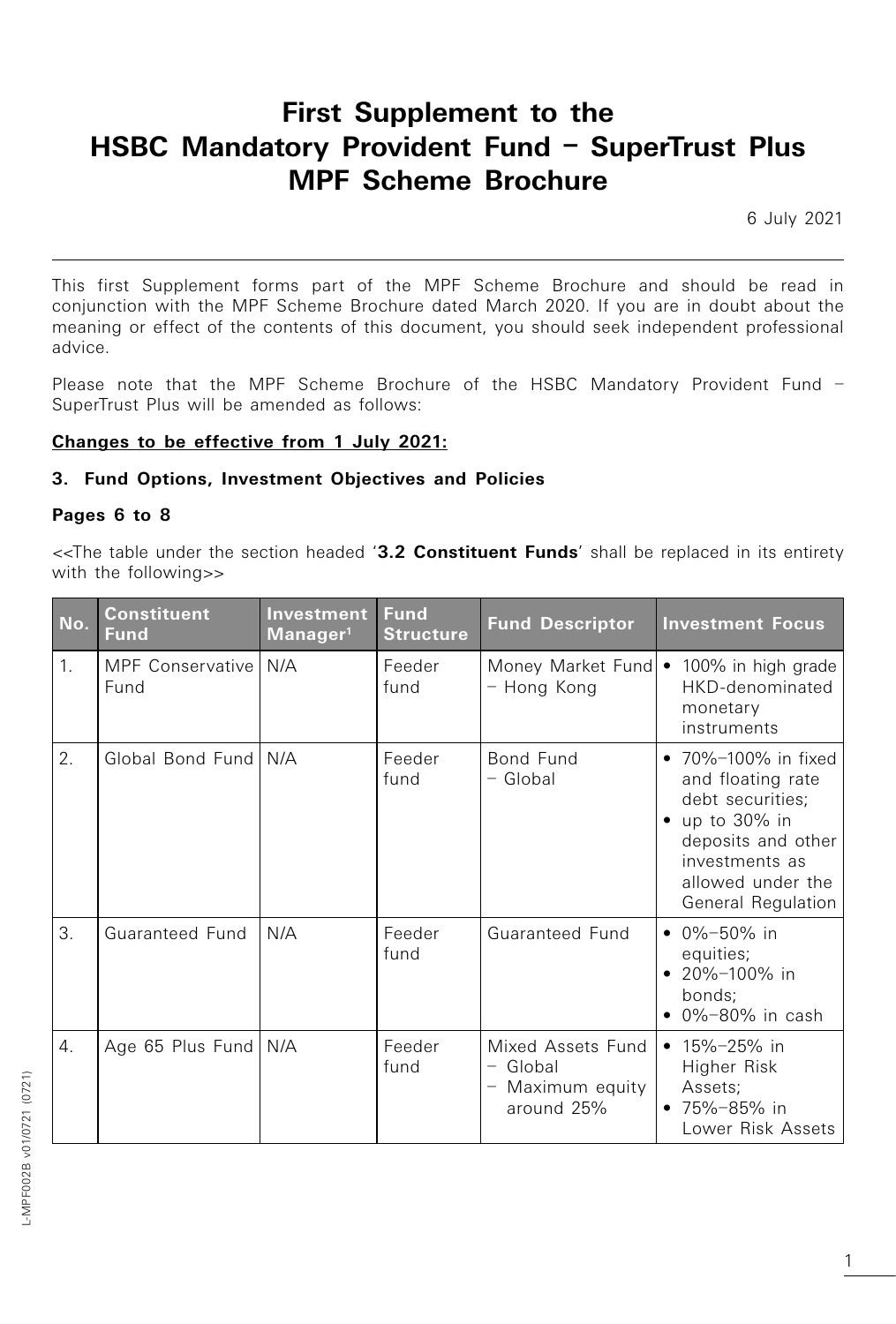| No. | <b>Constituent</b><br><b>Fund</b> | <b>Investment</b><br>Manager <sup>1</sup> | <b>Fund</b><br><b>Structure</b> | <b>Fund Descriptor</b>                                             | <b>Investment Focus</b>                                                                                                                                                                              |
|-----|-----------------------------------|-------------------------------------------|---------------------------------|--------------------------------------------------------------------|------------------------------------------------------------------------------------------------------------------------------------------------------------------------------------------------------|
| 5.  | Core<br>Accumulation<br>Fund      | N/A                                       | Feeder<br>fund                  | Mixed Assets Fund<br>$-$ Global<br>- Maximum equity<br>around 65%  | $• 55\% - 65\%$ in<br>Higher Risk<br>Assets;<br>$• 35% - 45%$ in<br>Lower Risk Assets                                                                                                                |
| 6.  | Stable Fund                       | N/A                                       | Feeder<br>fund                  | Mixed Assets Fund<br>- Global<br>- Maximum equity<br>around 45%    | • 55%-85% in debt<br>securities, bonds<br>and deposits;<br>$• 15% - 45%$ in<br>equities and other<br>investments as<br>allowed under the<br>General Regulation                                       |
| 7.  | <b>Balanced Fund</b>              | N/A                                       | Feeder<br>fund                  | Mixed Assets Fund<br>- Global<br>- Maximum equity<br>around 85%    | $\bullet$ 55%-85% in<br>equities and<br>equity-related<br>investments:<br>$• 15% - 45%$ in<br>deposits, debt<br>securities and<br>other investments<br>as allowed under<br>the General<br>Regulation |
| 8.  | Growth Fund                       | N/A                                       | Feeder<br>fund                  | Mixed Assets Fund<br>$-$ Global<br>- Maximum equity<br>around 100% | • 70%-100% in<br>equities and<br>equity-related<br>investments;<br>$\bullet$ up to 30% in<br>deposits, debt<br>securities and<br>other investments<br>as allowed under<br>the General<br>Regulation  |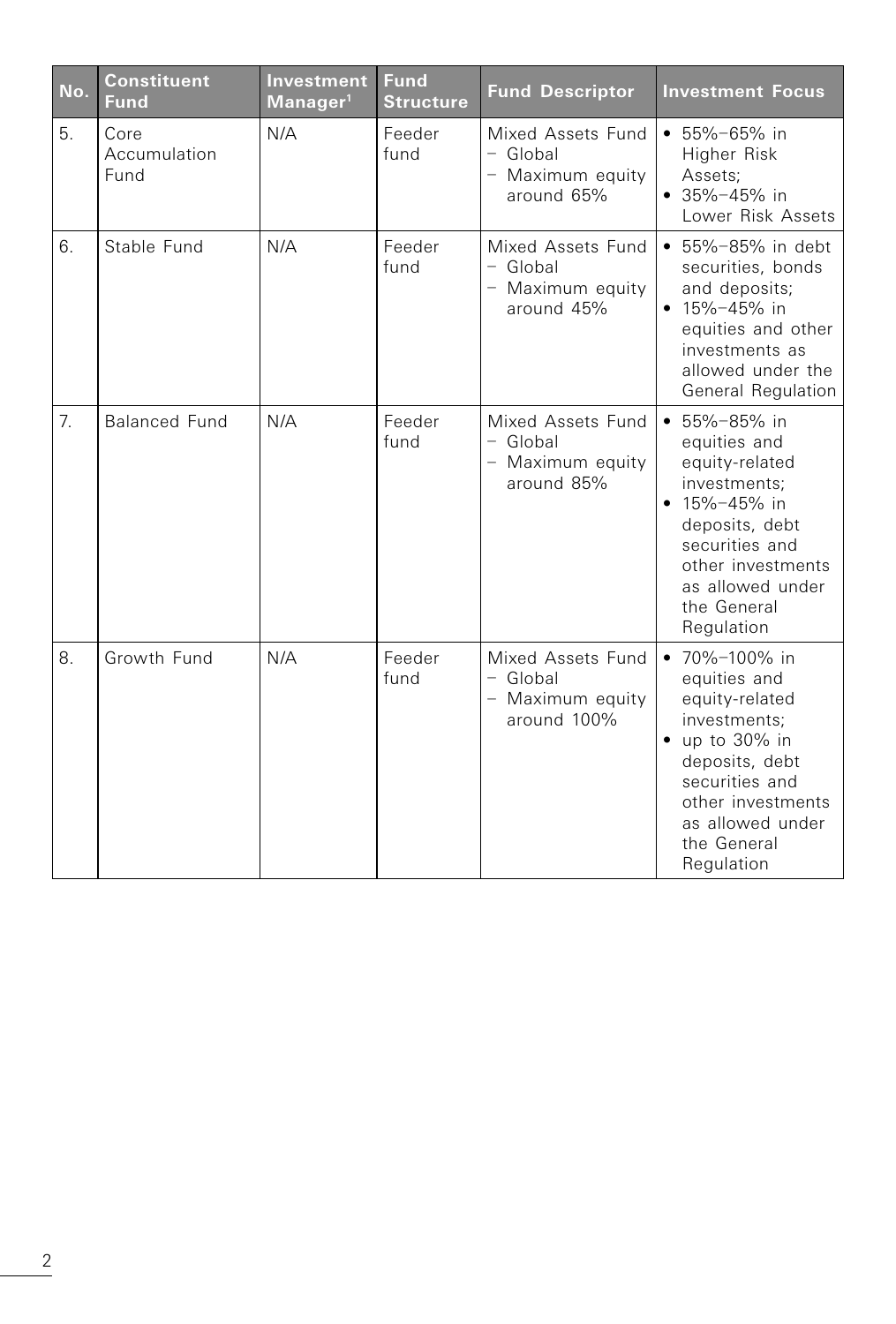| No. | <b>Constituent</b><br><b>Fund</b>                                       | Investment<br>Manager <sup>1</sup> | <b>Fund</b><br><b>Structure</b> | <b>Fund Descriptor</b>                                            | <b>Investment Focus</b>                                                                                                                                                                              |
|-----|-------------------------------------------------------------------------|------------------------------------|---------------------------------|-------------------------------------------------------------------|------------------------------------------------------------------------------------------------------------------------------------------------------------------------------------------------------|
| 9.  | Before<br>3 December 2021:<br>ValueChoice<br><b>Balanced Fund</b>       | N/A                                | Feeder<br>fund                  | Mixed Assets Fund<br>$-$ Global<br>- Maximum equity<br>around 85% | $• 55% - 85% in$<br>equities and<br>equity-related<br>investments;<br>$• 15% - 45%$ in<br>deposits, debt<br>securities and<br>other investments<br>as allowed under<br>the General<br>Regulation     |
|     | On and after<br>3 December 2021:<br>ValueChoice<br><b>Balanced Fund</b> | N/A                                | Feeder<br>fund                  | Mixed Assets Fund<br>$-$ Global<br>- Maximum equity<br>around 80% | $\cdot$ 60%-80% in<br>equities and<br>equity-related<br>investments:<br>• $20\% - 40\%$ in<br>deposits, debt<br>securities and<br>other investments<br>as allowed under<br>the General<br>Regulation |
| 10. | Global Equity<br>Fund                                                   | N/A                                | Feeder<br>fund                  | Equity Fund<br>$-$ Global                                         | • 70%-100% in<br>equities and<br>equity-related<br>investments;<br>$\bullet$ up to 30% in<br>deposits, debt<br>securities and<br>other investments<br>as allowed under<br>the General<br>Regulation  |
| 11. | North American<br>Equity Fund                                           | N/A                                | Feeder<br>fund                  | Equity Fund<br>- North America                                    | • 70%-100% in<br>equities and<br>equity-related<br>investments;<br>$\bullet$ up to 30% in<br>deposits, debt<br>securities and<br>other investments<br>as allowed under<br>the General<br>Regulation  |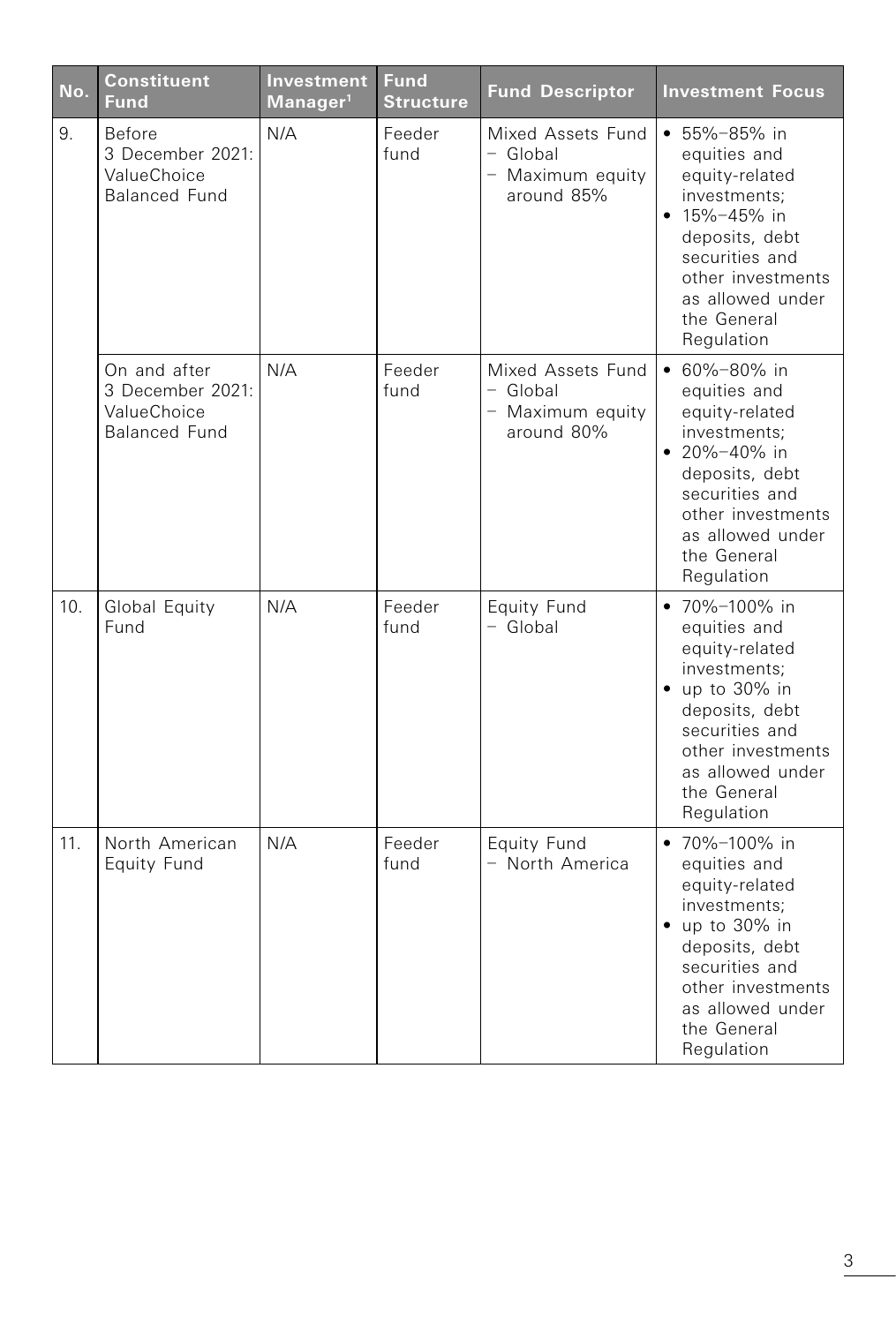| No. | <b>Constituent</b><br><b>Fund</b>       | Investment<br>Manager <sup>1</sup> | <b>Fund</b><br><b>Structure</b> | <b>Fund Descriptor</b>                            | <b>Investment Focus</b>                                                                                                                                                                                                                                                                                                                                                                                                                              |
|-----|-----------------------------------------|------------------------------------|---------------------------------|---------------------------------------------------|------------------------------------------------------------------------------------------------------------------------------------------------------------------------------------------------------------------------------------------------------------------------------------------------------------------------------------------------------------------------------------------------------------------------------------------------------|
| 12. | European Equity<br>Fund                 | N/A                                | Feeder<br>fund                  | Equity Fund<br>- European<br>countries            | • 70%-100% in<br>equities and<br>equity-related<br>investments;<br>$\bullet$ up to 30% in<br>deposits, debt<br>securities and<br>other investments<br>as allowed under<br>the General<br>Regulation                                                                                                                                                                                                                                                  |
| 13. | Asia Pacific Equity<br>Fund             | N/A                                | Feeder<br>fund                  | Equity Fund<br>- Asia Pacific,<br>excluding Japan | • 70%-100% in<br>equities and<br>equity-related<br>investments;<br>$\bullet$ up to 30% in<br>deposits, debt<br>securities and<br>other investments<br>as allowed under<br>the General<br>Regulation                                                                                                                                                                                                                                                  |
| 14. | Hong Kong and<br>Chinese Equity<br>Fund | N/A                                | Feeder<br>fund                  | Equity Fund<br>mainland China<br>and Hong Kong    | • 70%-100% in<br>equities and<br>equity-related<br>investment (within<br>the portfolio 10%-<br>75% may invest in<br>Chinese equities<br>and 25%-90%<br>may invest in other<br>equities listed in<br>Hong Kong and/or<br>equities deriving a<br>preponderant part<br>of their income<br>and/or assets from<br>Hong Kong);<br>• up to 30% in<br>deposits, debt<br>securities and<br>other investments<br>as allowed under<br>the General<br>Regulation |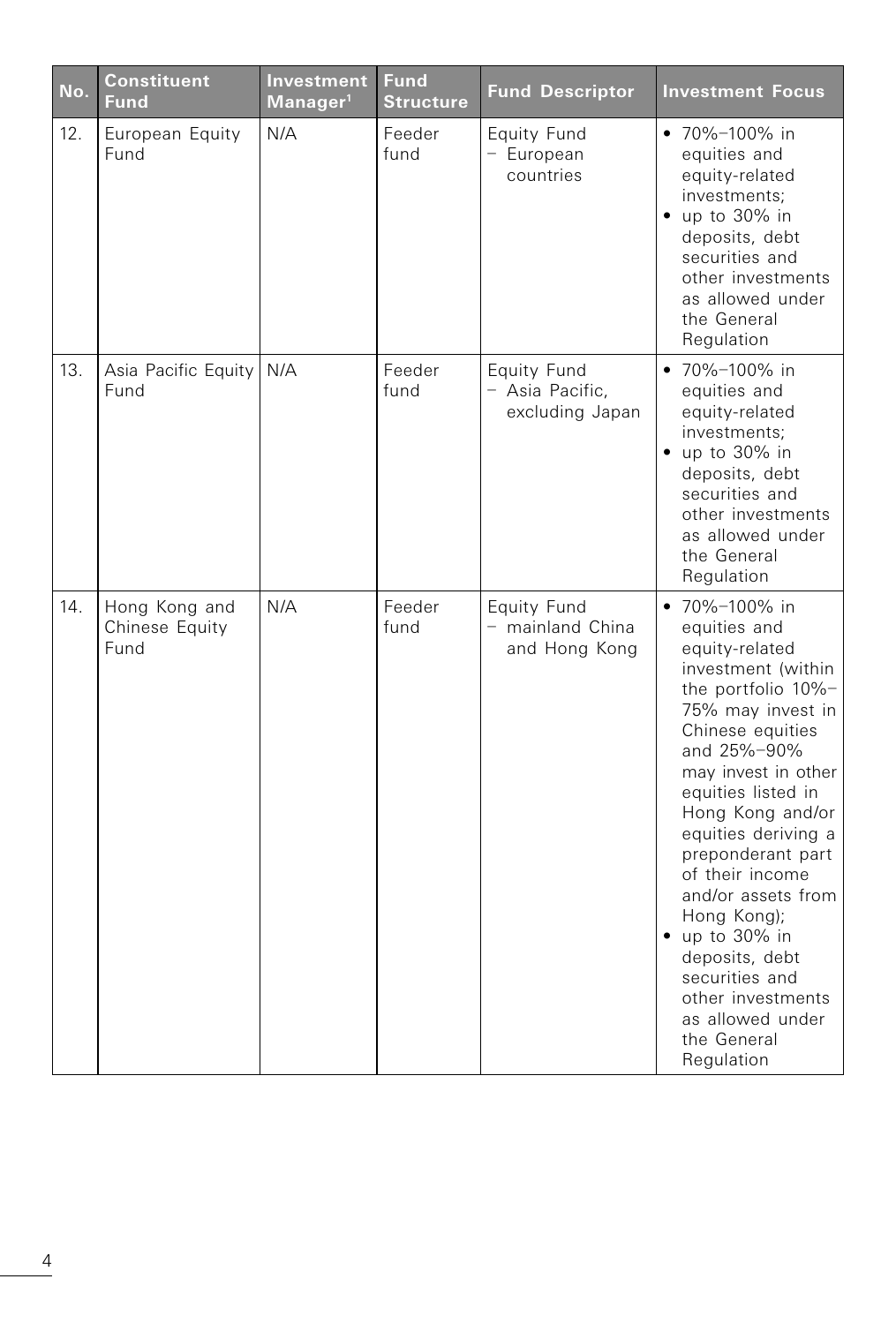| No. | Constituent<br><b>Fund</b>                                                                  | Investment<br>Manager <sup>1</sup> | <b>Fund</b><br><b>Structure</b> | <b>Fund Descriptor</b>                 | <b>Investment Focus</b>                                                                                                                                                                             |
|-----|---------------------------------------------------------------------------------------------|------------------------------------|---------------------------------|----------------------------------------|-----------------------------------------------------------------------------------------------------------------------------------------------------------------------------------------------------|
| 15. | Chinese Equity<br>Fund                                                                      | N/A                                | Feeder<br>fund                  | Equity Fund<br>- mainland China        | • 70%-100% in<br>equities and<br>equity-related<br>investments;<br>$\bullet$ up to 30% in<br>deposits, debt<br>securities and<br>other investments<br>as allowed under<br>the General<br>Regulation |
| 16. | Before<br>19 November<br>2021: ValueChoice<br>US Equity Fund                                | N/A                                | Feeder<br>fund                  | Equity Fund<br>- United States         | • 70%-100% in<br>equities and<br>equity-related<br>investments:<br>$\bullet$ up to 30% in<br>deposits, debt<br>securities and<br>other investments<br>as allowed under<br>the General<br>Regulation |
|     | On and after<br>19 November<br>2021: ValueChoice<br>North America<br>Equity Tracker<br>Fund | N/A                                | Feeder<br>fund                  | Equity Fund<br>- North America         | • Up to 100% in<br>equities                                                                                                                                                                         |
| 17. | <b>Before</b><br>26 November<br>2021:<br>ValueChoice<br>European Equity<br>Fund             | N/A                                | Feeder<br>fund                  | Equity Fund<br>- European<br>countries | • 70%-100% in<br>equities and<br>equity-related<br>investments:<br>$\bullet$ up to 30% in<br>deposits, debt<br>securities and<br>other investments<br>as allowed under<br>the General<br>Regulation |
|     | On and after<br>26 November<br>2021:<br>ValueChoice<br>Europe Equity<br>Tracker Fund        | N/A                                | Feeder<br>fund                  | Equity Fund<br>- European<br>countries | • Up to 100% in<br>equities                                                                                                                                                                         |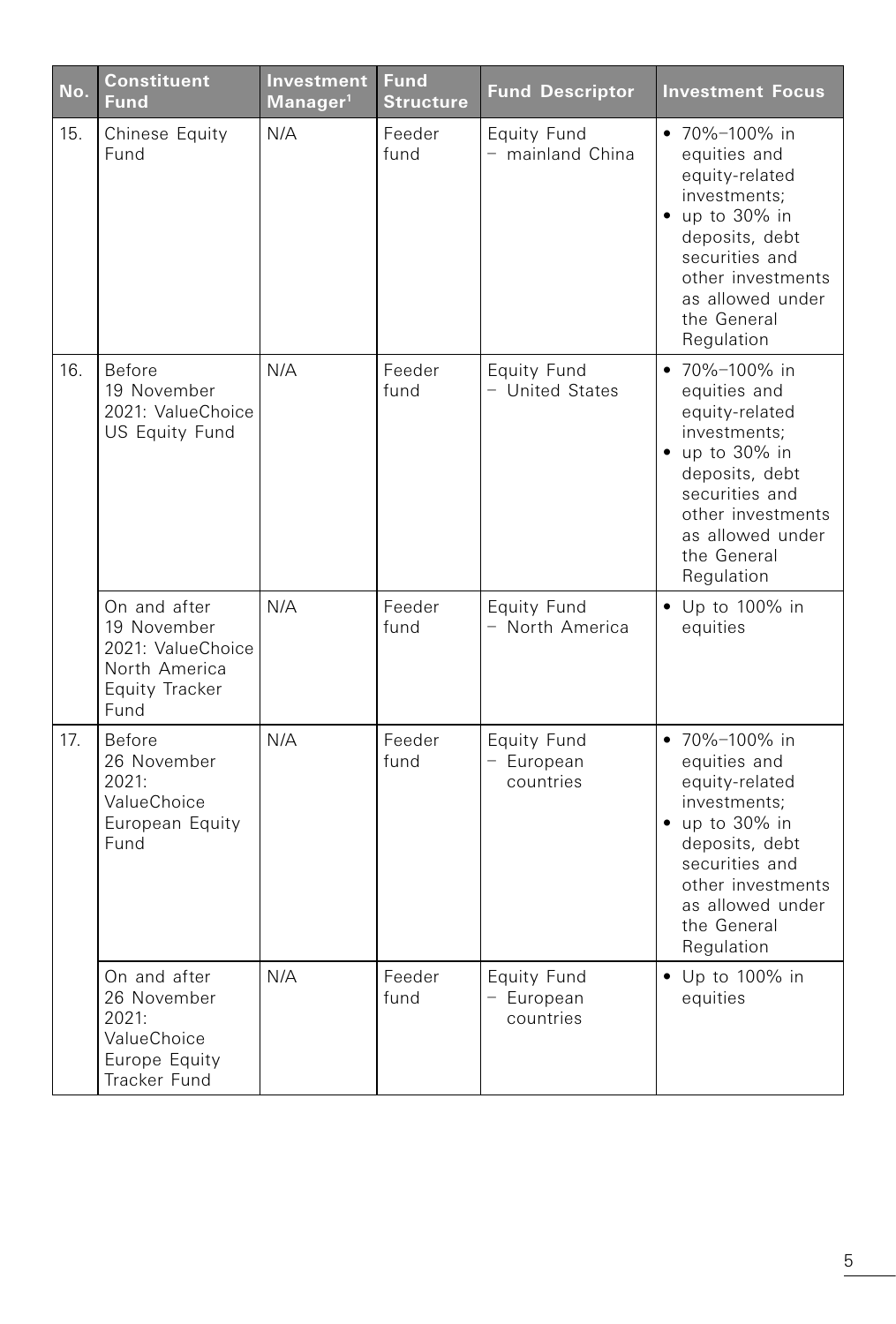| No. | <b>Constituent</b><br><b>Fund</b>                                                       | Investment<br>Manager <sup>1</sup> | <b>Fund</b><br><b>Structure</b> | <b>Fund Descriptor</b>                            | <b>Investment Focus</b>                                                                                                                                                                             |  |
|-----|-----------------------------------------------------------------------------------------|------------------------------------|---------------------------------|---------------------------------------------------|-----------------------------------------------------------------------------------------------------------------------------------------------------------------------------------------------------|--|
| 18. | Before<br>12 November<br>2021: ValueChoice<br>Asia Pacific Equity<br>Fund               | N/A                                | Feeder<br>fund                  | Equity Fund<br>- Asia Pacific,<br>excluding Japan | • 70%-100% in<br>equities and<br>equity-related<br>investments;<br>$\bullet$ up to 30% in<br>deposits, debt<br>securities and<br>other investments<br>as allowed under<br>the General<br>Regulation |  |
|     | On and after<br>12 November<br>2021: ValueChoice<br>Asia Pacific Equity<br>Tracker Fund | N/A                                | Feeder<br>fund                  | Equity Fund<br>- Asia Pacific,<br>excluding Japan | • Up to 100% in<br>equities                                                                                                                                                                         |  |
| 19. | Hang Seng Index<br>Tracking Fund                                                        | N/A                                | Feeder<br>fund                  | Equity Fund<br>- Hong Kong                        | $\bullet$ Up to 100% in<br>equities                                                                                                                                                                 |  |
| 20. | Hang Seng China<br>Enterprises Index<br>Tracking Fund                                   | N/A                                | Feeder<br>fund                  | Equity Fund<br>- mainland China                   | • Up to 100% in<br>equities                                                                                                                                                                         |  |

<<The first paragraph under '(b) Balance of investments' under the sub-section on '**3.4.14 Hong Kong and Chinese Equity Fund**' shall be replaced in their entirety with the following>>

The Hong Kong and Chinese Equity Fund shall be invested in an APIF (HSBC MPF 'A' – Hong Kong and Chinese Equity Fund), which in turn invests in two or more underlying APIF(s) and/ or ITCIS(s) as allowed under the General Regulation. Through such underlying investments, the Hong Kong and Chinese Equity Fund primarily invests in a portfolio of carefully selected securities listed on the SEHK. The portfolio may be comprised of those Hong Kong-listed Chinese equities (including H-shares, red-chips and securities issued by companies deriving a preponderant part of their income and/or assets from mainland China) and other securities listed on the SEHK. A portion of the investment portfolio indirectly held by the Hong Kong and Chinese Equity Fund may hold securities issued by companies deriving a preponderant part of their income and/or assets from Hong Kong and/or mainland China that are listed on other stock exchanges.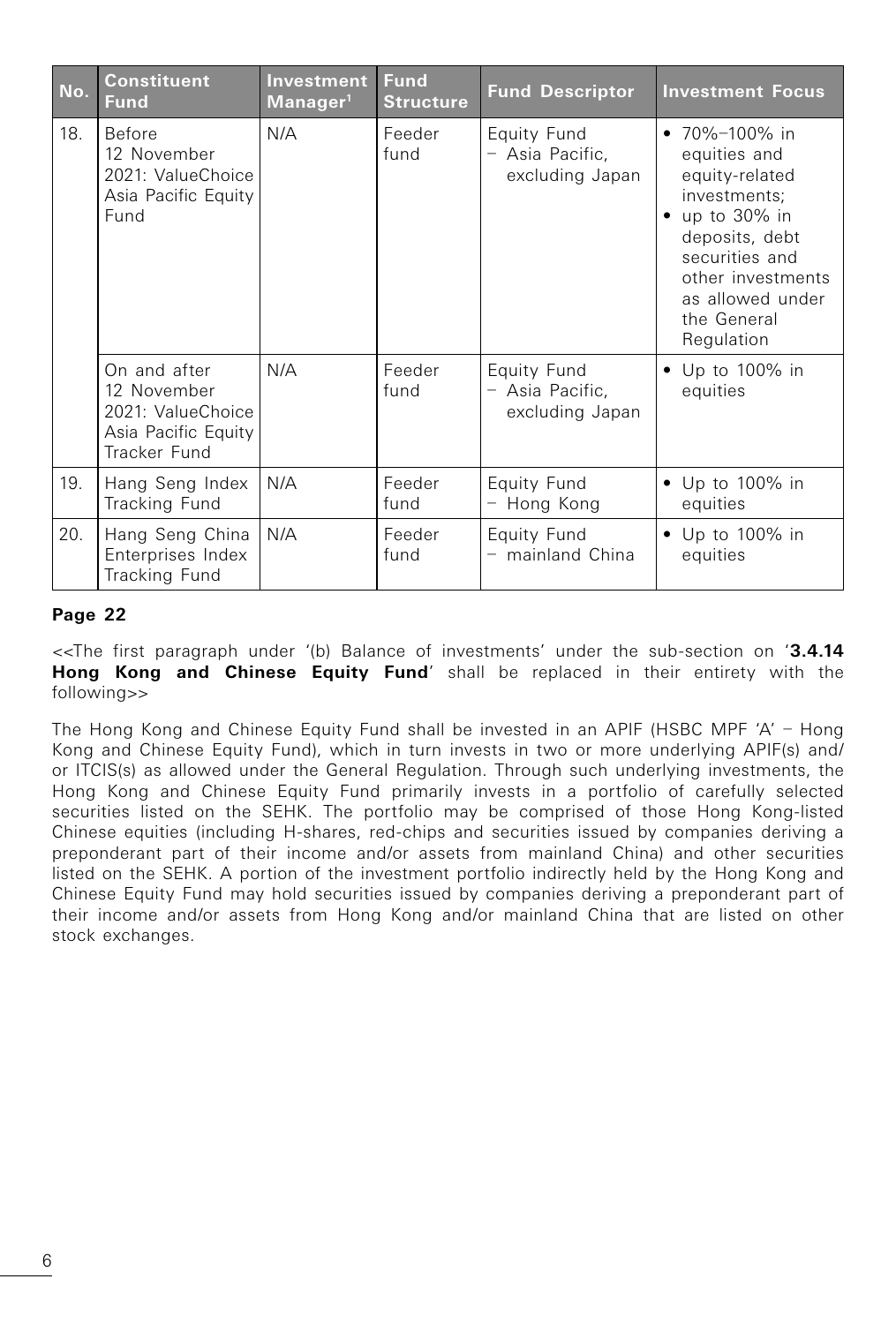<<The first paragraph under '(b) Balance of investments' under the sub-section on '**3.4.15 Chinese Equity Fund**' shall be replaced in their entirety with the following>>

The Chinese Equity Fund shall be invested in an APIF (HSBC MPF 'A' – Chinese Equity Fund), which in turn invests in an underlying APIF. Through such underlying investments, the Chinese Equity Fund primarily invests in a portfolio of carefully selected shares issued by companies deriving a preponderant part of their income and/or assets from mainland China and listed on the SEHK, including but not limited to H-shares and red-chips. Up to 30 per cent of the non-cash assets of the investment portfolio indirectly held by the Chinese Equity Fund may include securities issued by companies deriving a preponderant part of their income and/or assets from mainland China that are listed on other stock exchanges.

## **Page 25**

<<The last sentence of the first paragraph under '(b) Balance of investments' under the sub-section on '**3.4.18 ValueChoice Asia Pacific Equity Fund**' shall be replaced in its entirety with the following>>

The main markets of investment include, but are not limited to, Australia, mainland China, Hong Kong, India, Korea, Malaysia, New Zealand, Singapore, Taiwan and Thailand.

## **Page 26**

<<The following paragraph shall be added immediately after the second paragraph under '(b) Balance of investments' under the sub-section on '**3.4.19 Hang Seng Index Tracking Fund**'>>

**The mark and name 'Hang Seng Index' is proprietary to Hang Seng Data Services Limited ('HSDS') which has licensed its compilation and publication to Hang Seng Indexes Company Limited ('HSIL'). HSIL and HSDS have agreed to the use of, and reference to, the Hang Seng Index by the Trustee (the 'Issuer') in connection with the Hang Seng Index Tracking Fund (the 'Product'). However, neither HSIL nor HSDS warrants, represents or guarantees to any person the accuracy or completeness of the Hang Seng Index, its computation or any information related thereto and no warranty, representation or guarantee of any kind whatsoever relating to the Hang Seng Index is given or may be implied. Neither HSIL nor HSDS accepts any responsibility or liability for any economic or other loss which may be directly or indirectly sustained by any person as a result of or in connection with the use of and/or reference to the Hang Seng Index by the Issuer in connection with the Product, or any inaccuracies, omissions or errors of HSIL in computing the Hang Seng Index. Any person dealing with the Product shall place no reliance whatsoever on HSIL and/or HSDS nor bring any claims or legal proceedings against HSIL and/or HSDS in any manner whatsoever. For the avoidance of doubt, this disclaimer does not create any contractual or quasi-contractual relationship between any broker or other person dealing with the Product and HSIL and/or HSDS and must not be construed to have created such relationship.**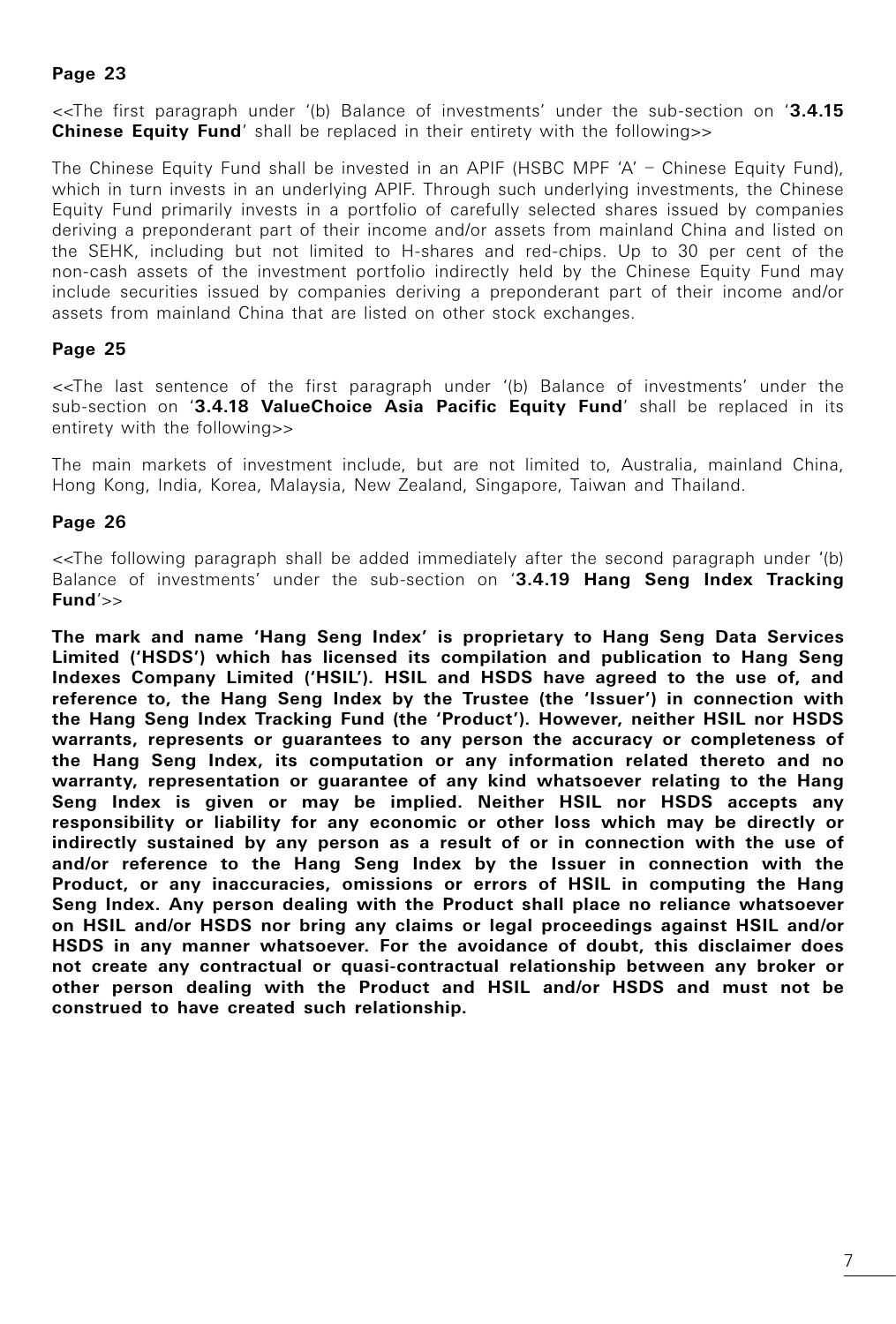<<The following paragraph shall be added immediately after the second paragraph under '(b) Balance of investments' under the sub-section on '**3.4.20 Hang Seng China Enterprises Index Tracking Fund**'>>

**The mark and name 'Hang Seng China Enterprises Index' is proprietary to Hang Seng Data Services Limited ('HSDS') which has licensed its compilation and publication to Hang Seng Indexes Company Limited ('HSIL'). HSIL and HSDS have agreed to the use of, and reference to, the Hang Seng China Enterprises Index by the Trustee (the 'Issuer') in connection with the Hang Seng China Enterprises Index Tracking Fund (the 'Product'). However, neither HSIL nor HSDS warrants, represents or guarantees to any person the accuracy or completeness of the Hang Seng China Enterprises Index, its computation or any information related thereto and no warranty, representation or guarantee of any kind whatsoever relating to the Hang Seng China Enterprises Index is given or may be implied. Neither HSIL nor HSDS accepts any responsibility or liability for any economic or other loss which may be directly or indirectly sustained by any person as a result of or in connection with the use of and/or reference to the Hang Seng China Enterprises Index by the Issuer in connection with the Product, or any inaccuracies, omissions or errors of HSIL in computing the Hang Seng China Enterprises Index. Any person dealing with the Product shall place no reliance whatsoever on HSIL and/or HSDS nor bring any claims or legal proceedings against HSIL and/or HSDS in any manner whatsoever. For the avoidance of doubt, this disclaimer does not create any contractual or quasi-contractual relationship between any broker or other person dealing with the Product and HSIL and/or HSDS and must not be construed to have created such relationship.**

#### **4. Risks**

#### **Page 28**

<<The first sentence of the first paragraph under '**4.3 Emerging markets risk**' shall be replaced in its entirety with the following>>

Emerging markets include but are not limited to those in Asia (eg mainland China, India, Indonesia, Malaysia, Philippines, Russia, South Korea, Taiwan and Thailand), Europe (eg Czech Republic and Poland), Africa (eg South Africa and Egypt) and the Americas (eg Brazil, Colombia and Mexico).

#### **Page 32**

<<The first sentence under '**(a) Concentration and mainland China market risk**' under '**4.14 Risks associated with investments in the Hang Seng China Enterprises Index ETF (ie the ITCIS held by Hang Seng China Enterprises Index Tracking Fund**' shall be replaced in its entirety with the following>>

The Hang Seng China Enterprises Index ETF is subject to concentration risk as a result of tracking the performance of a single geographical region.

<<The heading '**(b) PRC tax risk**' under '**4.14 Risks associated with investments in the Hang Seng China Enterprises Index ETF (ie the ITCIS held by Hang Seng China Enterprises Index Tracking Fund**' shall be replaced with '**(b) Tax risk in mainland China market**'>>

<<All references to 'the PRC' or 'PRC' under '**(b) PRC tax risk**' under '**4.14 Risks associated with investments in the Hang Seng China Enterprises Index ETF (ie the ITCIS held by Hang Seng China Enterprises Index Tracking Fund**' shall be replaced with 'mainland China'>>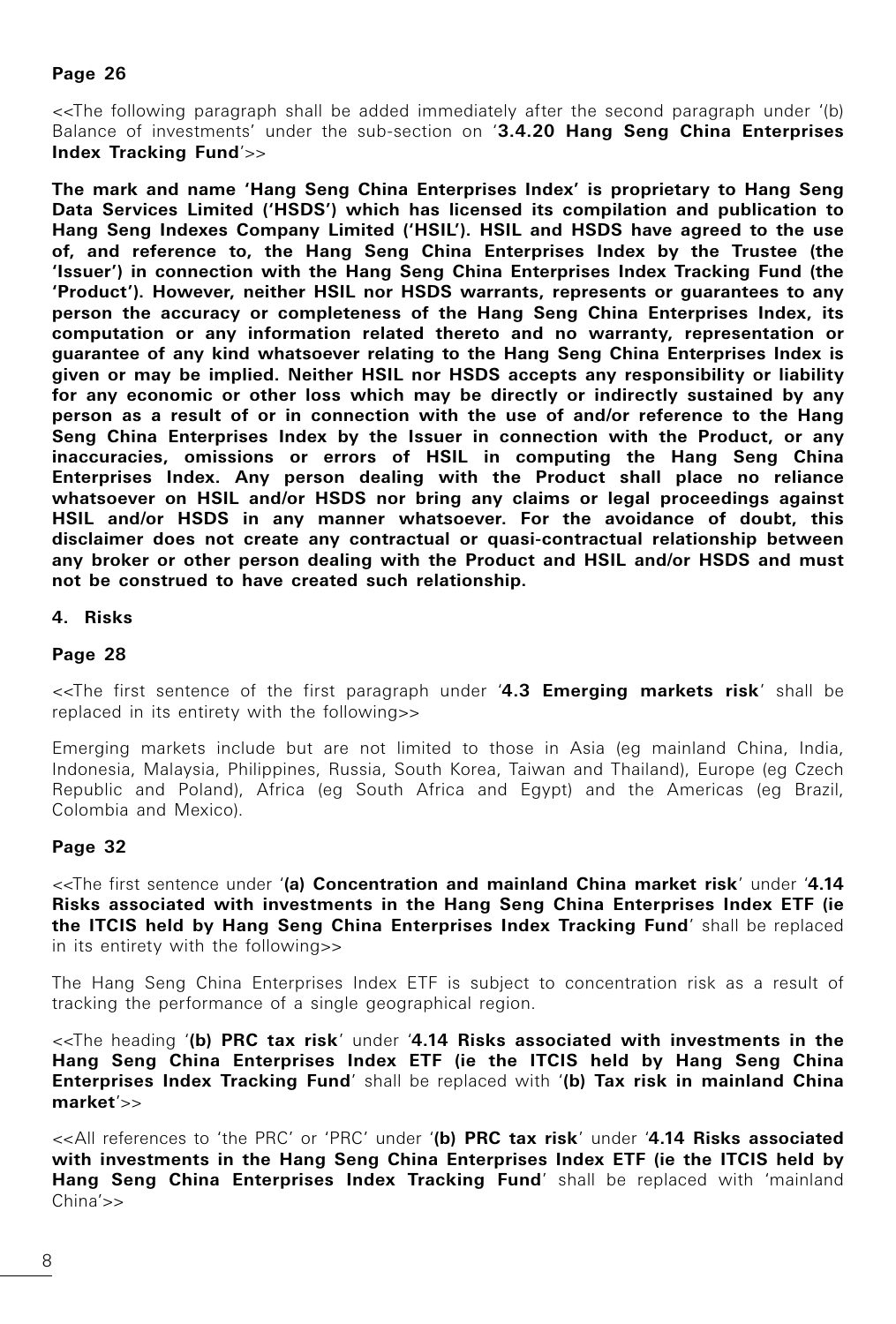## **8. Glossary**

## **Pages 59 to 62**

<<The following new definition shall be added in the appropriate alphabetical order>>

'**mainland China**' means all the customs territories of People's Republic of China, for the purpose of interpretation of this document only, excluding Hong Kong SAR, Macau SAR and Taiwan.

## **5. Fees**

#### **Page 40**

<<The table under '7. **'management fees'**' under '**(e) Definitions**' under the section headed '**5.1 Fee table**' shall be deleted in its entirety and replaced with the following>>

|                                                    | Management fees (current level (pa) of the<br>NAV of the relevant Constituent Fund and Underlying Funds) |                                                                          |                              |                     |                              |                              |  |
|----------------------------------------------------|----------------------------------------------------------------------------------------------------------|--------------------------------------------------------------------------|------------------------------|---------------------|------------------------------|------------------------------|--|
|                                                    |                                                                                                          | <b>Underlying</b><br><b>Constituent Fund level</b><br><b>Funds level</b> |                              |                     |                              |                              |  |
|                                                    | <b>Sponsor</b>                                                                                           | Administrator                                                            | Trustee/<br><b>Custodian</b> | Investment<br>Agent | Trustee/<br><b>Custodian</b> | Investment<br><b>Manager</b> |  |
| <b>IMPF Conservative Fund</b>                      | 0.076%                                                                                                   | 0.432%                                                                   | 0.055%                       |                     | 0.044%                       | 0.143%                       |  |
| Global Bond Fund                                   | 0.076%                                                                                                   | 0.432%                                                                   | 0.055%                       |                     | 0.044%                       | 0.183%                       |  |
| Guaranteed Fund                                    | 0.088%                                                                                                   | 0.585%                                                                   |                              | ÷,                  | 0.097%                       | 0.505%                       |  |
| Age 65 Plus Fund                                   | 0.076%                                                                                                   | 0.395%                                                                   | 0.04%                        |                     | 0.029%                       | 0.21%                        |  |
| Core Accumulation Fund                             |                                                                                                          |                                                                          |                              |                     |                              |                              |  |
| Stable Fund                                        | 0.086%                                                                                                   | 0.08%<br>0.535%<br>ä,                                                    |                              | 0.044%              | 0.505%                       |                              |  |
| Balanced Fund                                      | 0.086%                                                                                                   | 0.535%                                                                   | 0.08%                        | L                   | 0.044%                       | 0.605%                       |  |
| Growth Fund                                        | 0.086%                                                                                                   | 0.535%                                                                   | 0.08%                        |                     | 0.044%                       | 0.705%                       |  |
| ValueChoice Balanced Fund                          | 0.076%                                                                                                   | 0.432%                                                                   | 0.055%                       |                     | 0.044%                       | 0.183%                       |  |
| Global Equity Fund                                 |                                                                                                          |                                                                          |                              |                     |                              |                              |  |
| North American Equity Fund                         | 0.086%                                                                                                   | 0.535%                                                                   | 0.08%                        |                     |                              | 0.555%                       |  |
| European Equity Fund                               |                                                                                                          |                                                                          |                              |                     | 0.044%                       |                              |  |
| Asia Pacific Equity Fund                           |                                                                                                          |                                                                          |                              |                     |                              |                              |  |
| Hong Kong and Chinese Equity Fund                  | 0.086%                                                                                                   | 0.535%                                                                   | 0.08%                        |                     | 0.044%                       | 0.705%                       |  |
| Chinese Equity Fund                                |                                                                                                          |                                                                          |                              |                     |                              |                              |  |
| ValueChoice US Equity Fund                         |                                                                                                          |                                                                          |                              |                     |                              |                              |  |
| ValueChoice European Equity Fund                   | 0.076%                                                                                                   | 0.432%                                                                   | 0.055%                       |                     | 0.044%                       | 0.183%                       |  |
| ValueChoice Asia Pacific Equity Fund               |                                                                                                          |                                                                          |                              |                     |                              |                              |  |
| Hang Seng Index Tracking Fund                      | 0.075%                                                                                                   | 0.432%                                                                   | 0.055%                       | 0.093%              | Up to 0.05%                  | 0.05%                        |  |
| Hang Seng China Enterprises<br>Index Tracking Fund | 0.075%                                                                                                   | 0.432%                                                                   | 0.055%                       | 0.093%              | Up to 0.05%                  | $0.085\%$ <sup>^</sup>       |  |

^ Net of a fee rebate offered by the investment manager of the corresponding underlying ITCIS. The fee rebate shall be calculated on an accrual basis as per daily valuation and be paid to the Hang Seng China Enterprises Index Tracking Fund monthly in arrears.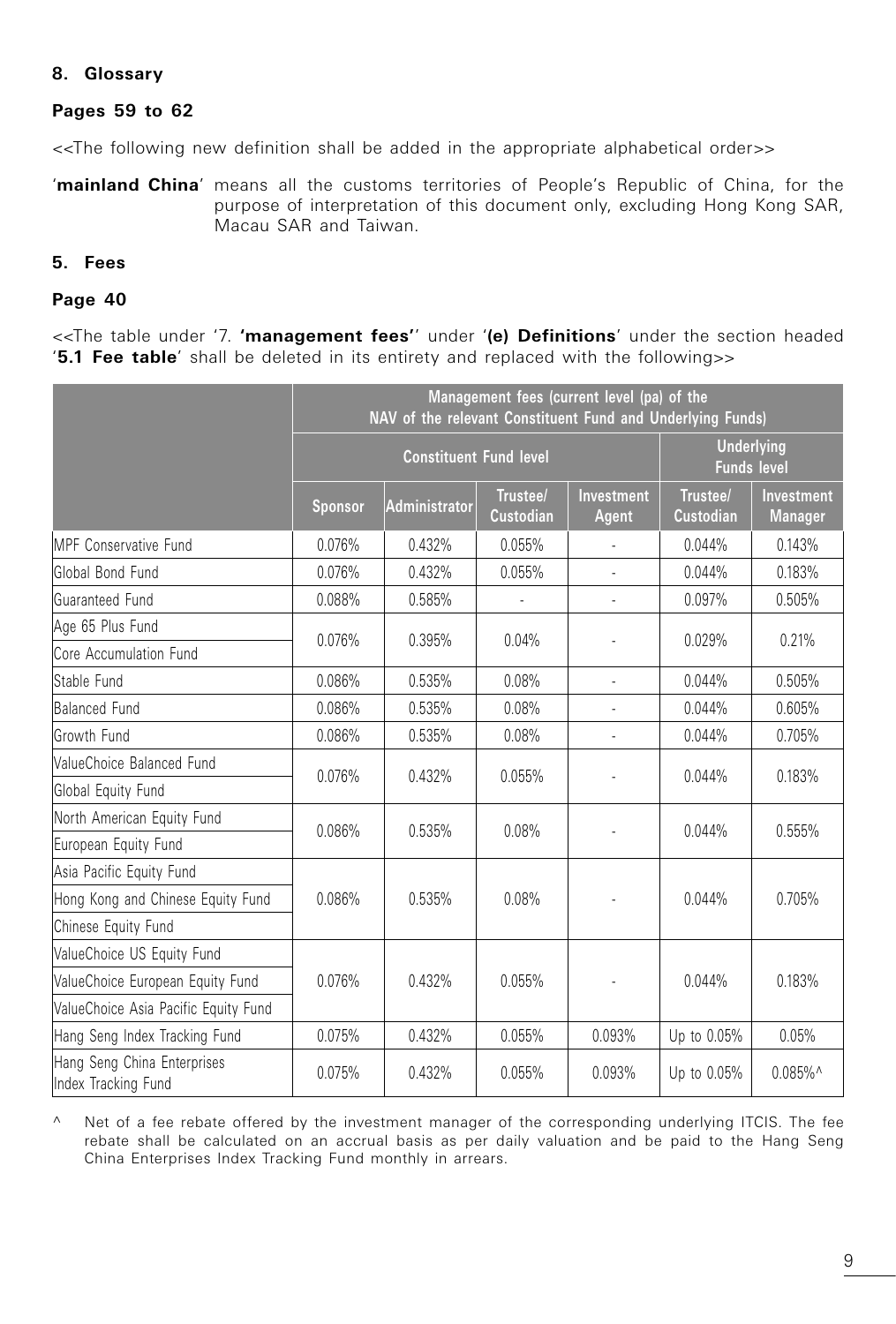# **Changes to be effective from 5 November 2021:**

## **3. Fund Options, Investment Objectives and Policies**

## **Page 5**

<<The table under the section headed '**3.1 Fund structure**' shall be amended by replacing the rows related to the Global Equity Fund, the North American Equity Fund, the European Equity Fund, the Asia Pacific Equity Fund, the Hong Kong and Chinese Equity Fund and the Chinese Equity Fund with the following>>

| <b>Constituent Funds</b>   | <b>Underlying APIF/ITCIS</b>                                          |
|----------------------------|-----------------------------------------------------------------------|
| Global Equity Fund         | → HSBC Pooled Global Equity Fund                                      |
| North American Equity Fund | → HSBC Pooled American Equity Fund                                    |
| European Equity Fund       | → HSBC Pooled European Equity Fund                                    |
| Asia Pacific Equity Fund   | → HSBC Pooled Asia Pacific ex Japan Equity Fund                       |
|                            | Hong Kong and Chinese Equity Fund → HSBC Pooled Hong Kong Equity Fund |
| Chinese Equity Fund        | <b>HSBC Pooled Chinese Equity Fund</b>                                |

## **Pages 19 to 20**

<<The first paragraph under '(b) Balance of investments' under the sub-section on '**3.4.10 Global Equity Fund**' shall be replaced in its entirety with the following>>

The Global Equity Fund shall be invested in an APIF (HSBC Pooled Global Equity Fund). Through such underlying investments, the Global Equity Fund primarily invests in a portfolio of carefully selected shares traded on stock exchanges in global markets.

The Investment Adviser(s) and investment sub-adviser(s) appointed to manage the investments of the APIF held by the Global Equity Fund directly are members of the HSBC Group.

<<The reference to the existing risk 'Risks relating to investments in an underlying ITCIS' shall be deleted without replacement from the second paragraph under '(e) Risks' under the sub-section on '**3.4.10 Global Equity Fund**'>>

## **Pages 20 to 21**

<<The first and second paragraphs under '(b) Balance of investments' under the sub-section on '**3.4.11 North American Equity Fund**' shall be replaced in their entirety with the following>>

The North American Equity Fund shall be invested in an APIF (HSBC Pooled American Equity Fund). Through such underlying investments, the North American Equity Fund invests in a portfolio of carefully selected shares traded on stock exchanges in North America.

The Investment Adviser(s) and investment sub-adviser(s) appointed to manage the investments of the APIF held by the North American Equity Fund directly are members of the HSBC Group.

<<The reference to the existing risk 'Risks relating to investments in an underlying ITCIS' shall be deleted without replacement from the second paragraph under '(e) Risks' under the sub-section on '**3.4.11 North American Equity Fund**'>>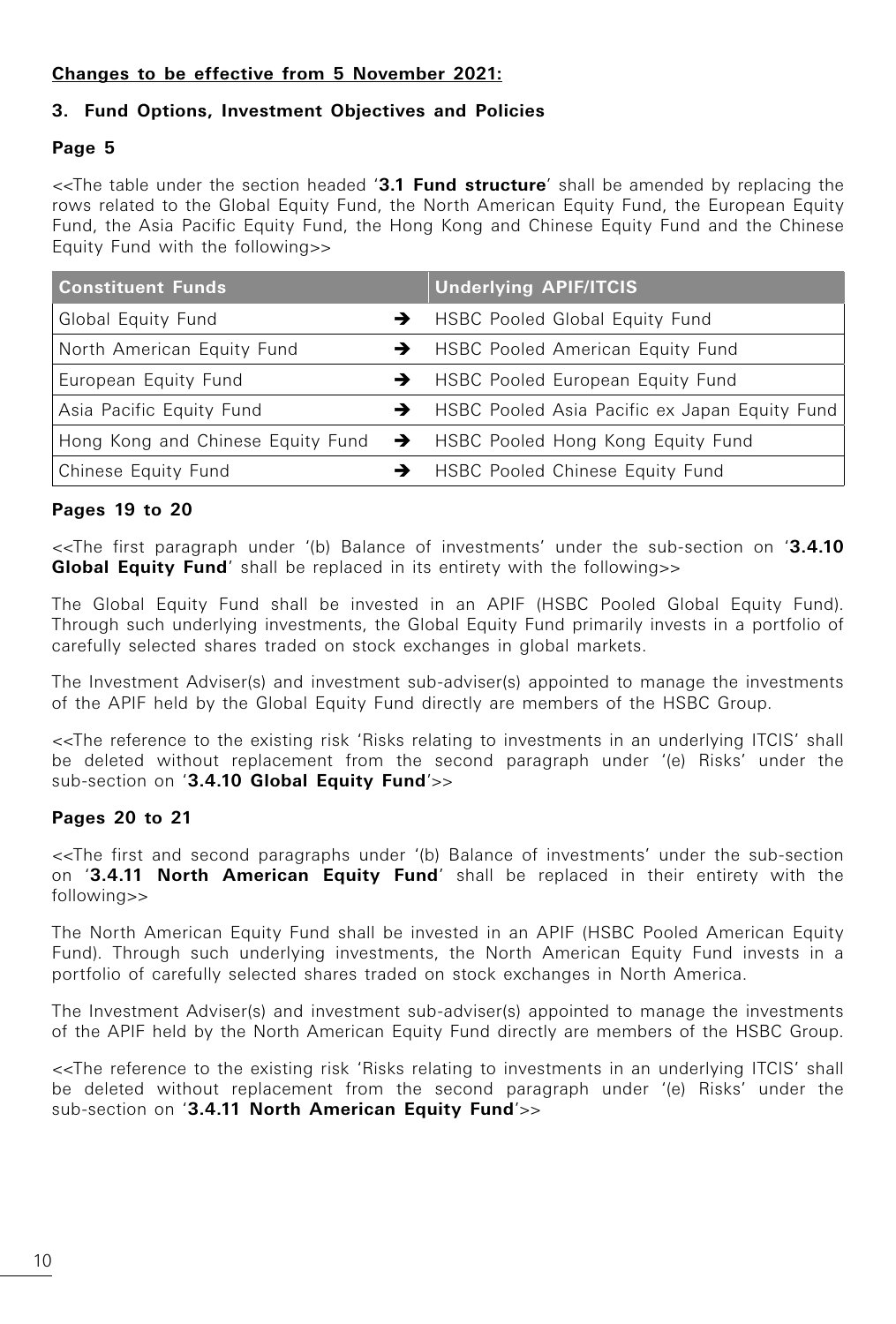<<The first and second paragraphs under '(b) Balance of investments' under the sub-section on '**3.4.12 European Equity Fund**' shall be replaced in their entirety with the following>>

The European Equity Fund shall be invested in an APIF (HSBC Pooled European Equity Fund). Through such underlying investments, the European Equity Fund invests in a portfolio of carefully selected shares traded on any of the eligible markets in the United Kingdom and in other continental European countries.

The Investment Adviser(s) and investment sub-adviser(s) appointed to manage the investments of the APIF held by the European Equity Fund directly are members of the HSBC Group.

<<The reference to the existing risk 'Risks relating to investments in an underlying ITCIS' shall be deleted without replacement from the second paragraph under '(e) Risks' under the sub-section on '**3.4.12 European Equity Fund**'>>

## **Pages 21 to 22**

<<The first and second paragraphs under '(b) Balance of investments' under the sub-section on '**3.4.13 Asia Pacific Equity Fund**' shall be replaced in their entirety with the following>>

The Asia Pacific Equity Fund shall be invested in an APIF (HSBC Pooled Asia Pacific ex Japan Equity Fund). Through such underlying investments, the Asia Pacific Equity Fund invests in an actively managed portfolio of carefully selected equity securities quoted on the regulated stock exchanges of the economies of Asia Pacific, excluding Japan.

The Investment Adviser(s) and (if any) investment sub-adviser(s) appointed to manage the investments of the APIF held by the Asia Pacific Equity Fund directly are members of the HSBC Group.

<<The reference to the existing risk 'Risks relating to investments in an underlying ITCIS' shall be deleted without replacement from the second paragraph under '(e) Risks' under the sub-section on '**3.4.13 Asia Pacific Equity Fund**'>>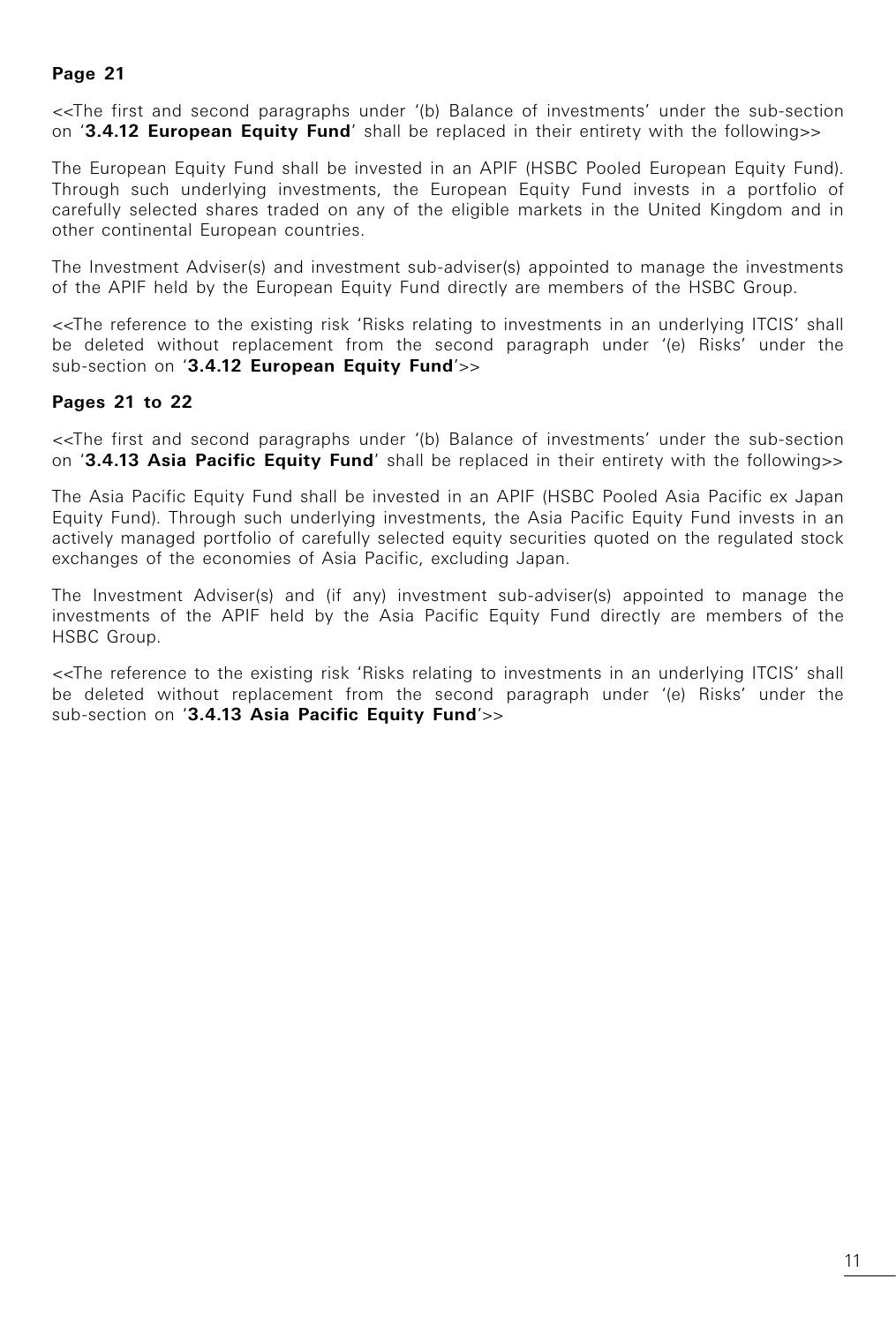## **Pages 22 to 23**

<<The first and second paragraphs under '(b) Balance of investments' under the sub-section on '**3.4.14 Hong Kong and Chinese Equity Fund**' shall be replaced in their entirety with the following>>

The Hong Kong and Chinese Equity Fund shall be invested in an APIF (HSBC Pooled Hong Kong Equity Fund). Through such underlying investments, the Hong Kong and Chinese Equity Fund primarily invests in a portfolio of carefully selected securities listed on the SEHK. The portfolio may be comprised of those Hong Kong-listed Chinese equities (including H-shares, red-chips and securities issued by companies deriving a preponderant part of their income and/or assets from mainland China) and other securities listed on the SEHK. A portion of the investment portfolio indirectly held by the Hong Kong and Chinese Equity Fund may hold securities issued by companies deriving a preponderant part of their income and/or assets from Hong Kong and/or mainland China that are listed on other stock exchanges.

The Investment Adviser(s) and (if any) investment sub-adviser(s) appointed to manage the investments of the APIF held by the Hong Kong and Chinese Equity Fund directly are members of the HSBC Group.

<<The reference to the existing risk 'Risks relating to investments in an underlying ITCIS' shall be deleted without replacement from the second paragraph under '(e) Risks' under the sub-section on '**3.4.14 Hong Kong and Chinese Equity Fund**'>>

## **Page 23**

<<The first and second paragraphs under '(b) Balance of investments' under the sub-section on '**3.4.15 Chinese Equity Fund**' shall be replaced in their entirety with the following>>

The Chinese Equity Fund shall be invested in an APIF (HSBC Pooled Chinese Equity Fund). Through such underlying investments, the Chinese Equity Fund primarily invests in a portfolio of carefully selected securities issued by companies deriving a preponderant part of their income and/or assets from mainland China and listed on the SEHK, including but not limited to H-shares and red-chips. Up to 30 per cent of the non-cash assets of the investment portfolio indirectly held by the Chinese Equity Fund may hold securities issued by companies deriving a preponderant part of their income and/or assets from mainland China that are listed on other stock exchanges.

The Investment Adviser(s) and (if any) investment sub-adviser(s) appointed to manage the investments of the APIF held by the Chinese Equity Fund directly are members of the HSBC Group.

## **Changes to be effective from 12 November 2021:**

## **Entire MPF Scheme Brochure**

#### **Miscellaneous**

<<All references to 'Risks relating to investments in an underlying ITCIS' shall be replaced with 'Risks relating to investments in an Index-Tracking Underlying Fund'>>

<<All references to 'Specific risks on tracking the Hang Seng Index and Hang Seng China Enterprises Index' shall be replaced with 'Specific risks on tracking the Underlying Index'>>

<<All references to 'ValueChoice Asia Pacific Equity Fund' shall be replaced with 'ValueChoice Asia Pacific Equity Tracker Fund'>>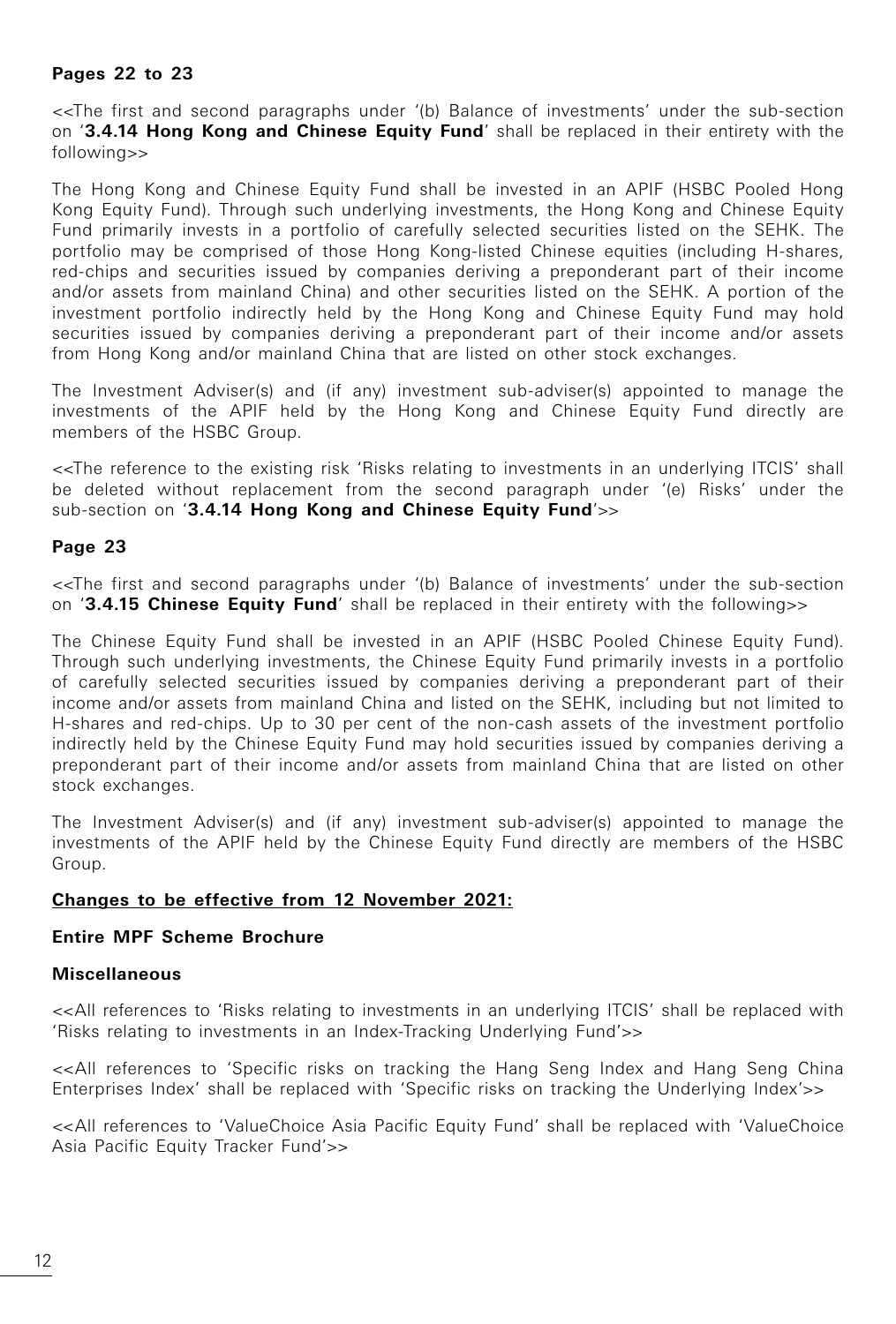## **3. Fund Options, Investment Objectives and Policies**

## **Page 5**

<<The table under the section headed '**3.1 Fund structure**' shall be amended by replacing the row related to the ValueChoice Asia Pacific Equity Fund with the following>>

| <b>Constituent Funds</b>        | <b>Underlying APIF/ITCIS</b>             |  |  |  |  |  |  |
|---------------------------------|------------------------------------------|--|--|--|--|--|--|
| ValueChoice Asia Pacific Equity | HSBC Pooled Asia Pacific ex Japan Equity |  |  |  |  |  |  |
| l Tracker Fund                  | Index Tracking Fund                      |  |  |  |  |  |  |

## **Pages 25 to 26**

<<The paragraphs under '(a) Investment objective' and '(b) Balance of investments' under the sub-section on '**3.4.18 ValueChoice Asia Pacific Equity Fund**' shall be replaced in their entirety with the following>>

(a) Investment objective

 The investment objective of the ValueChoice Asia Pacific Equity Tracker Fund is to match as closely as practicable the performance of the FTSE MPF Asia Pacific ex Japan Hedged Index by investing directly in an APIF (HSBC Pooled Asia Pacific ex Japan Equity Index Tracking Fund) with a similar investment objective.

(b) Balance of investments

 The ValueChoice Asia Pacific Equity Tracker Fund shall be invested in an APIF (HSBC Pooled Asia Pacific ex Japan Equity Index Tracking Fund). Through such underlying investments, the ValueChoice Asia Pacific Equity Tracker Fund invests in a portfolio that mainly comprises equity securities quoted on the regulated stock markets in the economies of Asia Pacific, excluding Japan, as permitted under the General Regulation. The main markets of investment include, but are not limited to: Australia, mainland China, Hong Kong, India, Korea, Malaysia, New Zealand, Singapore, Taiwan and Thailand.

 The investment portfolio comprises mainly equities. The investment sub-adviser of the APIF in which the ValueChoice Asia Pacific Equity Tracker Fund invests intends to invest primarily in securities included in the FTSE MPF Asia Pacific ex Japan Hedged Index using a physical replication strategy. Information on the FTSE MPF Asia Pacific ex Japan Hedged Index can be found in FTSE Russell website www.ftserussell.com. The investments of the APIF may hold securities that are not included in the FTSE MPF Asia Pacific ex Japan Hedged Index as permitted under the General Regulation.

 For efficient portfolio management, the portfolio of the APIF held by the ValueChoice Asia Pacific Equity Tracker Fund may invest in other investments as allowed under the applicable laws and regulations.

<<The following risks shall be added to the second paragraph under '(e) Risks' under the sub-section on '**3.4.18 ValueChoice Asia Pacific Equity Fund**' as per the sequential order of appearance of the risk factors under the section headed '**4. Risks**'>>

- Multi-manager risk
- Risks relating to investments in an Index-Tracking Underlying Fund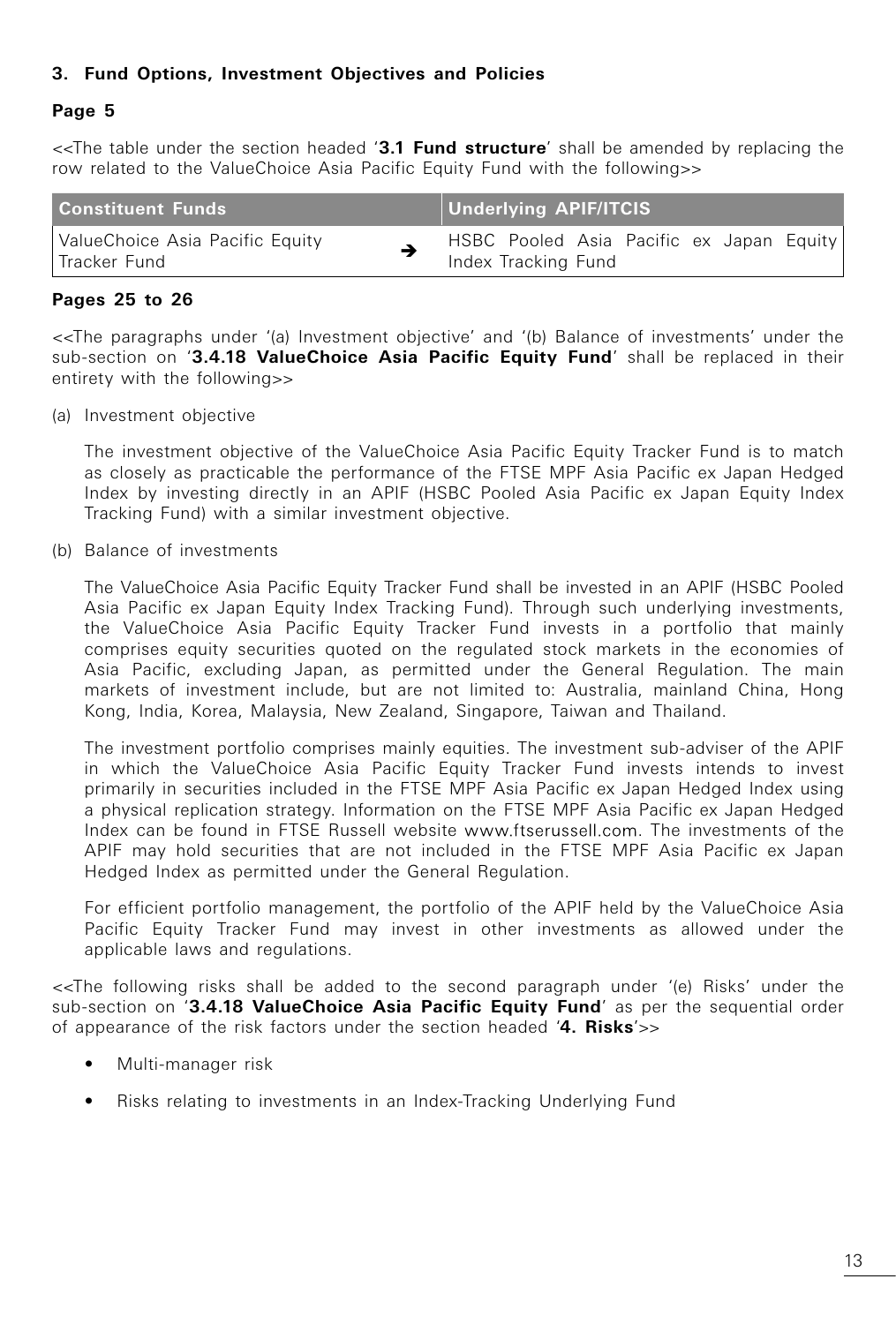## **4. Risks**

#### **Pages 31 to 32**

<<All references to 'underlying ITCIS' in the existing risk factor '**4.13 Risks relating to investments in an underlying ITCIS'** shall be replaced with 'Index-Tracking Underlying Fund'>>

#### **Pages 32 to 33**

<<The existing risk factor '**4.15 Specific risks on tracking the Hang Seng Index and Hang Seng China Enterprises Index'** shall be replaced in its entirety with the following>>

#### **4.15 Specific risks on tracking the Underlying Index**

Changes in the NAV of the respective Constituent Fund are unlikely to replicate exactly changes in the relevant Underlying Index. This is due to, among other things, the fees and expenses payable by the relevant Constituent Fund; transaction fees and stamp duty incurred in adjusting the composition of the investment portfolio because of changes in the relevant Underlying Index; and dividends received, but not distributed, by the Index-Tracking Underlying Fund held by the relevant Constituent Fund. In addition, as a result of the unavailability of constituent stocks in the relevant Underlying Index, the transaction costs in making an adjustment outweighing the anticipated benefits of such adjustment or for certain other reasons, there may be timing differences between changes in the relevant Underlying Index and the corresponding adjustment to the shares which comprise the Index-Tracking Underlying Fund's portfolio.

During times when the constituent stocks are unavailable or when the Investment Manager determines it is in the best interest of the Index-Tracking Underlying Fund to do so, the Index-Tracking Underlying Fund may maintain a cash position or invest in other contracts or investments as permitted by the applicable laws and regulations until the constituent stocks become available. Such costs, expenses, cash balances or timing differences could cause the relevant Constituent Fund's NAV to be lower or higher than the relative level of the respective Underlying Index. The magnitude of tracking error of the relevant Constituent Fund would depend on the cashflow, size of the portfolio and the extent of use of financial instruments, which may be higher or lower than other index-tracking funds.

The Index-Tracking Underlying Fund's holding of constituent stock may not exceed the constituent stock's weighting in the relevant Underlying Index. This is except where the weighting is exceeded as a result of changes in the composition of the relevant Underlying Index, where the excess is only transitional and temporary in nature, where such excess is due to purchase of board lots or where such excess is due to the implementation of a documented sampling or optimisation technique the purpose of which is for the Index-Tracking Underlying Fund to achieve its objective of tracking the relevant Underlying Index.

Investment of the Index-Tracking Underlying Fund may be concentrated in the securities of a single issuer or several issuers when the Index-Tracking Underlying Fund endeavours to match as closely as practicable its holdings of constituent stocks of the relevant Underlying Index with their respective weightings in the relevant Underlying Index.

The Investment Manager does not have discretion to take defensive positions where the applicable stock market declines. As such, any fall in the relevant Underlying Index will result in corresponding fall in the value of the Index-Tracking Underlying Fund.

In the event that the Underlying Index ceases to be operated or is not available, the Investment Manager will, subject to the prior approval of the MPFA, change the Underlying Index to a replacement index that is tradable and being recognised as a benchmark to the overall performance of the relevant stock market.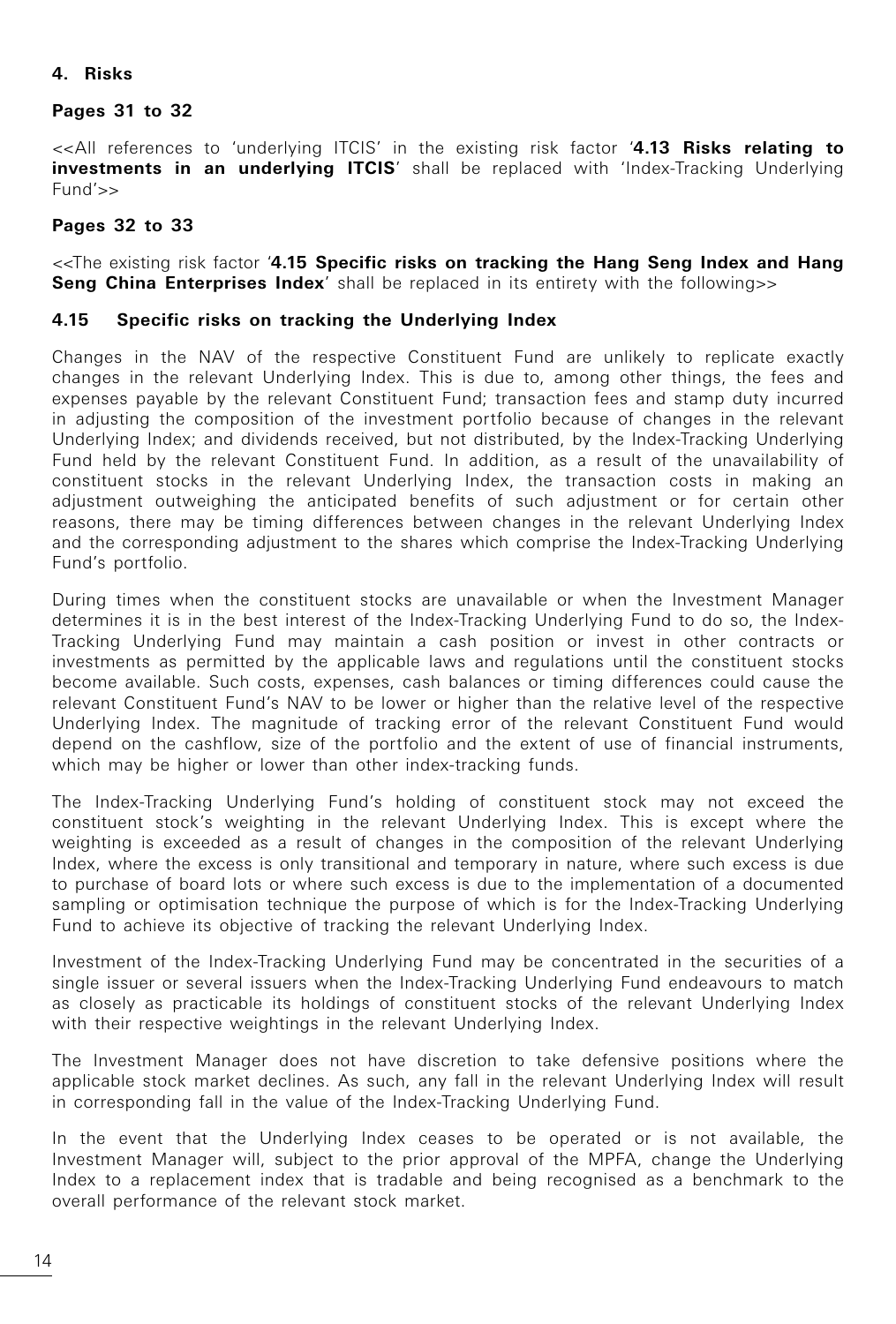The MPFA reserves the right to withdraw the authorisation of the Index-Tracking Underlying Fund if the relevant Underlying Index is no longer considered to be acceptable to the MPFA.

With respect to the Hang Seng Index Tracking Fund and the Hang Seng China Enterprises Index Tracking Fund, the Investment Manager, the Underlying Index compiler (Hang Seng Indexes Company Limited), the Underlying Index proprietor (Hang Seng Data Services Limited) and the Trustee all are members of the HSBC Group. Situations may arise where there are conflicts of interest among such entities. If such conflicts arise, the Investment Manager will use its best efforts to act fairly.

## **8. Glossary**

#### **Pages 59 to 62**

<<The following new definitions shall be added in the appropriate alphabetical order>>

| 'Index-Tracking Underlying Fund' | means an underlying ITCIS or an index-tracking APIF<br>(ie, an APIF that seeks to match as closely as<br>practicable an Underlying Index). |
|----------------------------------|--------------------------------------------------------------------------------------------------------------------------------------------|
| 'Underlying Index'               | means an index which performance of an Index-<br>Tracking Underlying Fund seeks to match as closely<br>as practicable.                     |

#### **Changes to be effective from 19 November 2021:**

## **Entire MPF Scheme Brochure**

## **Miscellaneous**

<<All references to 'ValueChoice US Equity Fund' shall be replaced with 'ValueChoice North America Equity Tracker Fund'>>

#### **3. Fund Options, Investment Objectives and Policies**

#### **Page 5**

<<The table under the section headed '**3.1 Fund structure**' shall be amended by replacing the row related to the ValueChoice US Equity Fund with the following>>

| <b>Constituent Funds</b>                           |  | Underlying APIF/ITCIS |                                        |  |
|----------------------------------------------------|--|-----------------------|----------------------------------------|--|
| ValueChoice North America Equity<br>l Tracker Fund |  | Tracking Fund         | HSBC Pooled North America Equity Index |  |

#### **Page 24**

<<The paragraphs under '(a) Investment objective' and '(b) Balance of investments' under the sub-section on '**3.4.16 ValueChoice US Equity Fund**' shall be replaced in their entirety with the following>>

(a) Investment objective

 The investment objective of the ValueChoice North America Equity Tracker Fund is to match as closely as practicable the performance of the FTSE MPF North America Hedged Index by investing directly in an APIF (HSBC Pooled North America Equity Index Tracking Fund) with a similar investment objective.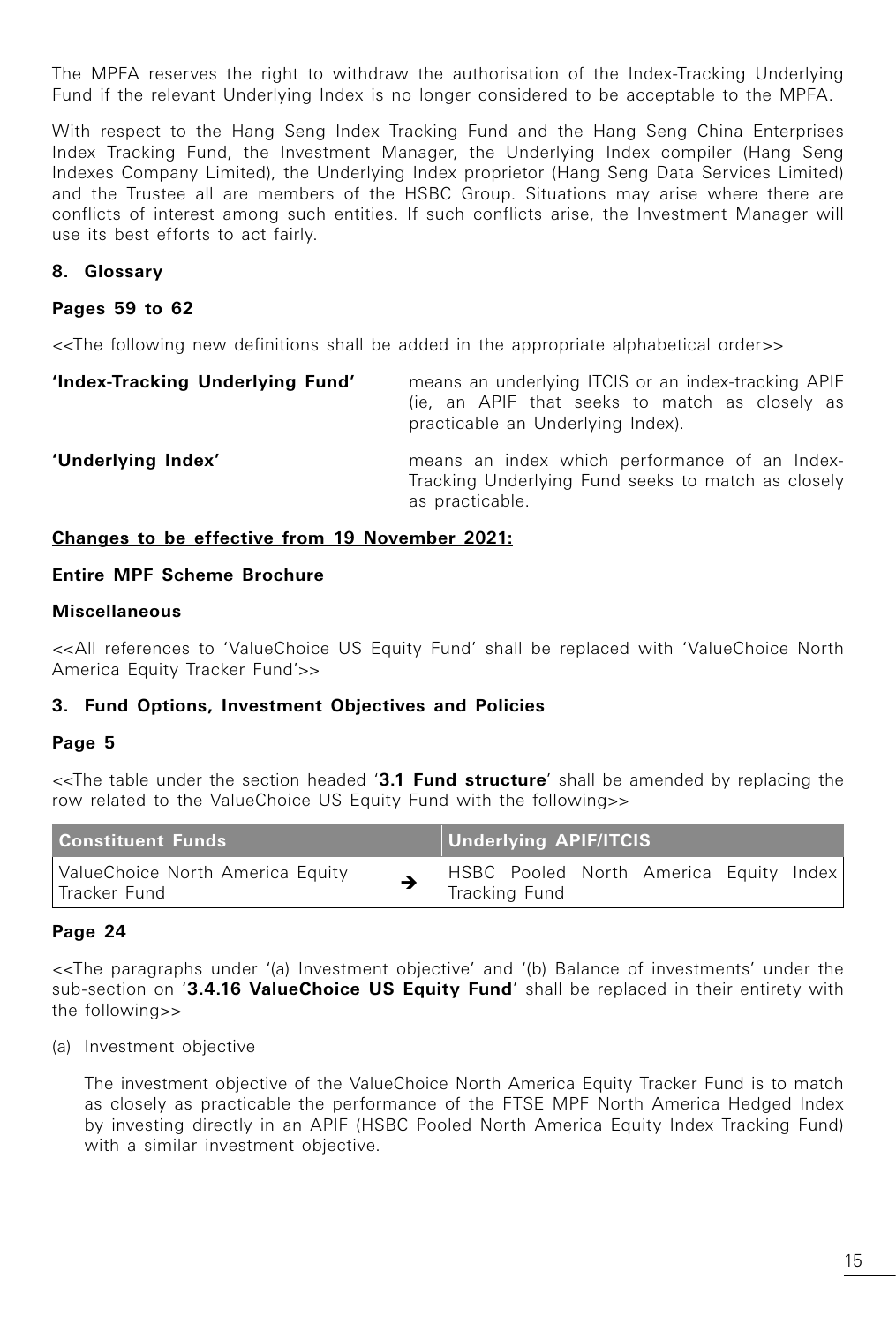(b) Balance of investments

 The ValueChoice North America Equity Tracker Fund shall be invested in an APIF (HSBC Pooled North America Equity Index Tracking Fund). Through such underlying investments, the ValueChoice North America Equity Tracker Fund invests in a portfolio that mainly comprises North American equity securities quoted on the regulated stock markets as permitted under the General Regulation.

 The investment portfolio comprises mainly equities. The investment sub-adviser of the APIF in which the ValueChoice North America Equity Tracker Fund invests intends to invest primarily in securities included in the FTSE MPF North America Hedged Index using a physical replication strategy. Information on the FTSE MPF North America Hedged Index can be found in FTSE Russell website www.ftserussell.com. The investments of the APIF may hold securities that are not included in the FTSE MPF North America Hedged Index as permitted under the General Regulation.

 For efficient portfolio management, the portfolio of the APIF held by the ValueChoice North America Equity Tracker Fund may invest in other investments as allowed under the applicable laws and regulations.

## **Changes to be effective from 26 November 2021:**

#### **Entire MPF Scheme Brochure**

#### **Miscellaneous**

<<All references to 'ValueChoice European Equity Fund' shall be replaced with 'ValueChoice Europe Equity Tracker Fund'>>

## **3. Fund Options, Investment Objectives and Policies**

#### **Page 5**

<<The table under the section headed '**3.1 Fund structure**' shall be amended by replacing the row related to the ValueChoice European Equity Fund with the following>>

| Constituent Funds                           |  |      | <b>Underlying APIF/ITCIS</b> |  |  |  |                                          |  |  |
|---------------------------------------------|--|------|------------------------------|--|--|--|------------------------------------------|--|--|
| ValueChoice Europe Equity Tracker<br>l Fund |  | Fund |                              |  |  |  | HSBC Pooled Europe Equity Index Tracking |  |  |

## **Pages 24 to 25**

<<The paragraphs under '(a) Investment objective' and '(b) Balance of investments' under the sub-section on '**3.4.17 ValueChoice European Equity Fund**' shall be replaced in their entirety with the following>>

(a) Investment objective

 The investment objective of the ValueChoice Europe Equity Tracker Fund is to match as closely as practicable the performance of the FTSE MPF Europe Hedged Index by investing directly in an APIF (HSBC Pooled Europe Equity Index Tracking Fund) with a similar investment objective.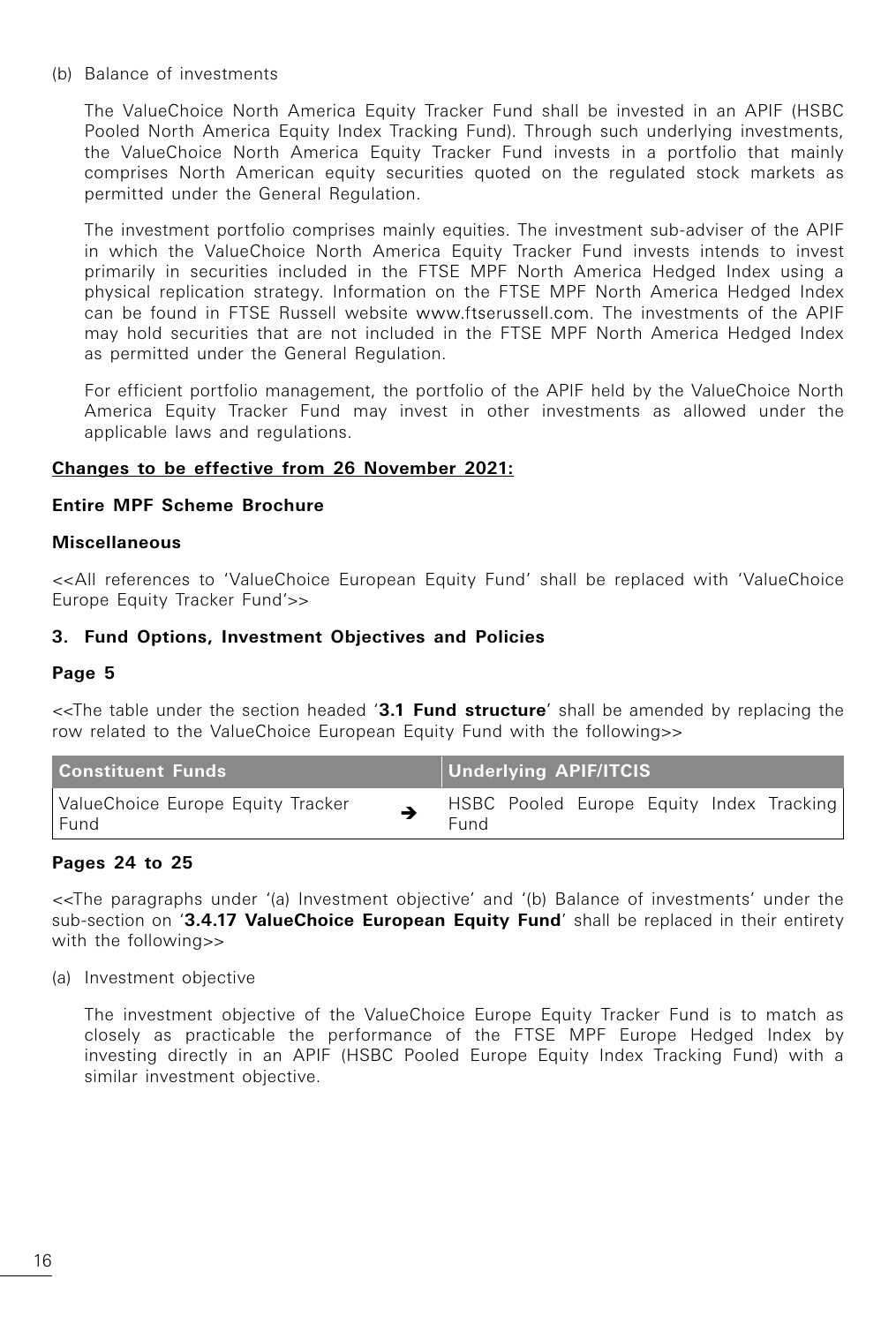(b) Balance of investments

 The ValueChoice Europe Equity Tracker Fund shall be invested in an APIF (HSBC Pooled Europe Equity Index Tracking Fund). Through such underlying investments, the ValueChoice Europe Equity Tracker Fund invests in a portfolio that mainly comprises Europe equity securities quoted on the regulated stock markets as permitted under the General Regulation.

 The investment portfolio comprises mainly equities. The investment sub-adviser of the APIF in which the ValueChoice Europe Equity Tracker Fund invests intends to invest primarily in securities included in the FTSE MPF Europe Hedged Index using a physical replication strategy. Information on the FTSE MPF Europe Hedged Index can be found in FTSE Russell website www.ftserussell.com. The investments of the APIF may hold securities that are not included in the FTSE MPF Europe Hedged Index as permitted under the General Regulation.

 For efficient portfolio management, the portfolio of the APIF held by the ValueChoice Europe Equity Tracker Fund may invest in other investments as allowed under the applicable laws and regulations.

## **Changes to be effective from 3 December 2021:**

## **TABLE OF CONTENTS**

#### **Miscellaneous**

<<The following new sub-sections shall be added immediately after '**3.2 Constituent Funds**'>>

- 3.2.1 Constituent Funds that are actively managed funds
- 3.2.2 Constituent Funds that are primarily investing in passively managed funds
- 3.2.3 Constituent Funds that are index-tracking equity funds

<<The sequential order of the sub-sections commencing from '3.4.9 ValueChoice Balanced Fund' to '3.4.20 Hang Seng China Enterprises Index Tracking Fund' under the sub-section headed '**3.4 Statement of investment policies of each Constituent Fund and other particulars**' shall be adjusted so that it follows the sequential order as the corresponding constituent funds listed under the sub-section headed '**3.2 Constituent Funds**'>>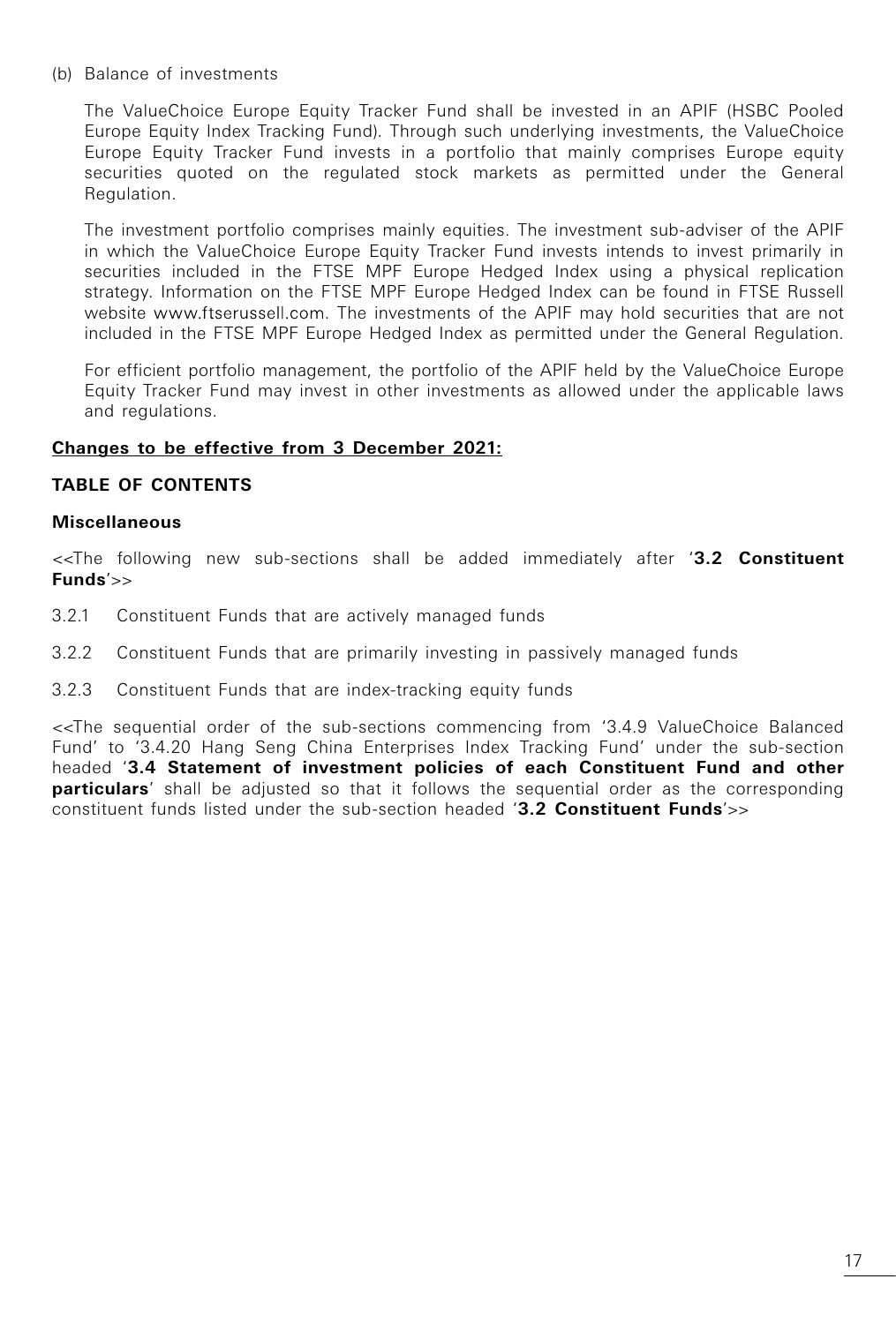# **3. Fund Options, Investment Objectives and Policies**

# **Page 5**

<<The table under the section headed '**3.1 Fund structure**' shall be replaced in its entirety with the following>>

| <b>Constituent Funds</b>                           |               | <b>Underlying APIF/ITCIS</b>                                         |  |  |
|----------------------------------------------------|---------------|----------------------------------------------------------------------|--|--|
| MPF Conservative Fund                              | →             | HSBC MPF 'A' - MPF Conservative Fund                                 |  |  |
| Global Bond Fund                                   | →             | HSBC MPF 'A' - Global Bond Fund                                      |  |  |
| Guaranteed Fund                                    | →             | MPF Guaranteed Fund $\rightarrow$ HSBC MPF 'A' -<br>Mixed Asset Fund |  |  |
| Age 65 Plus Fund                                   | →             | HSBC MPF 'A' - Age 65 Plus Fund                                      |  |  |
| Core Accumulation Fund                             | →             | HSBC MPF 'A' - Core Accumulation Fund                                |  |  |
| Stable Fund                                        | $\rightarrow$ | HSBC MPF 'A' - Stable Fund                                           |  |  |
| <b>Balanced Fund</b>                               | $\rightarrow$ | HSBC MPF 'A' - Balanced Fund                                         |  |  |
| Growth Fund                                        | →             | HSBC MPF 'A' - Growth Fund                                           |  |  |
| Global Equity Fund                                 | →             | HSBC Pooled Global Equity Fund                                       |  |  |
| North American Equity Fund                         | →             | HSBC Pooled American Equity Fund                                     |  |  |
| European Equity Fund                               | →             | HSBC Pooled European Equity Fund                                     |  |  |
| Asia Pacific Equity Fund                           | →             | HSBC Pooled Asia Pacific ex Japan Equity<br>Fund                     |  |  |
| Hong Kong and Chinese Equity Fund                  | →             | HSBC Pooled Hong Kong Equity Fund                                    |  |  |
| Chinese Equity Fund                                | →             | HSBC Pooled Chinese Equity Fund                                      |  |  |
| ValueChoice Balanced Fund                          | →             | HSBC MPF 'A' - VC Balanced Fund                                      |  |  |
| ValueChoice North America Equity<br>Tracker Fund   | →             | HSBC Pooled North America Equity Index<br>Tracking Fund              |  |  |
| ValueChoice Europe Equity Tracker<br>Fund          | →             | HSBC Pooled Europe Equity Index Tracking<br>Fund                     |  |  |
| ValueChoice Asia Pacific Equity<br>Tracker Fund    | →             | HSBC Pooled Asia Pacific ex Japan Equity<br>Index Tracking Fund      |  |  |
| Hang Seng China Enterprises Index<br>Tracking Fund | →             | Hang Seng China Enterprises Index ETF                                |  |  |
| Hang Seng Index Tracking Fund                      | →             | Hang Seng Index ETF                                                  |  |  |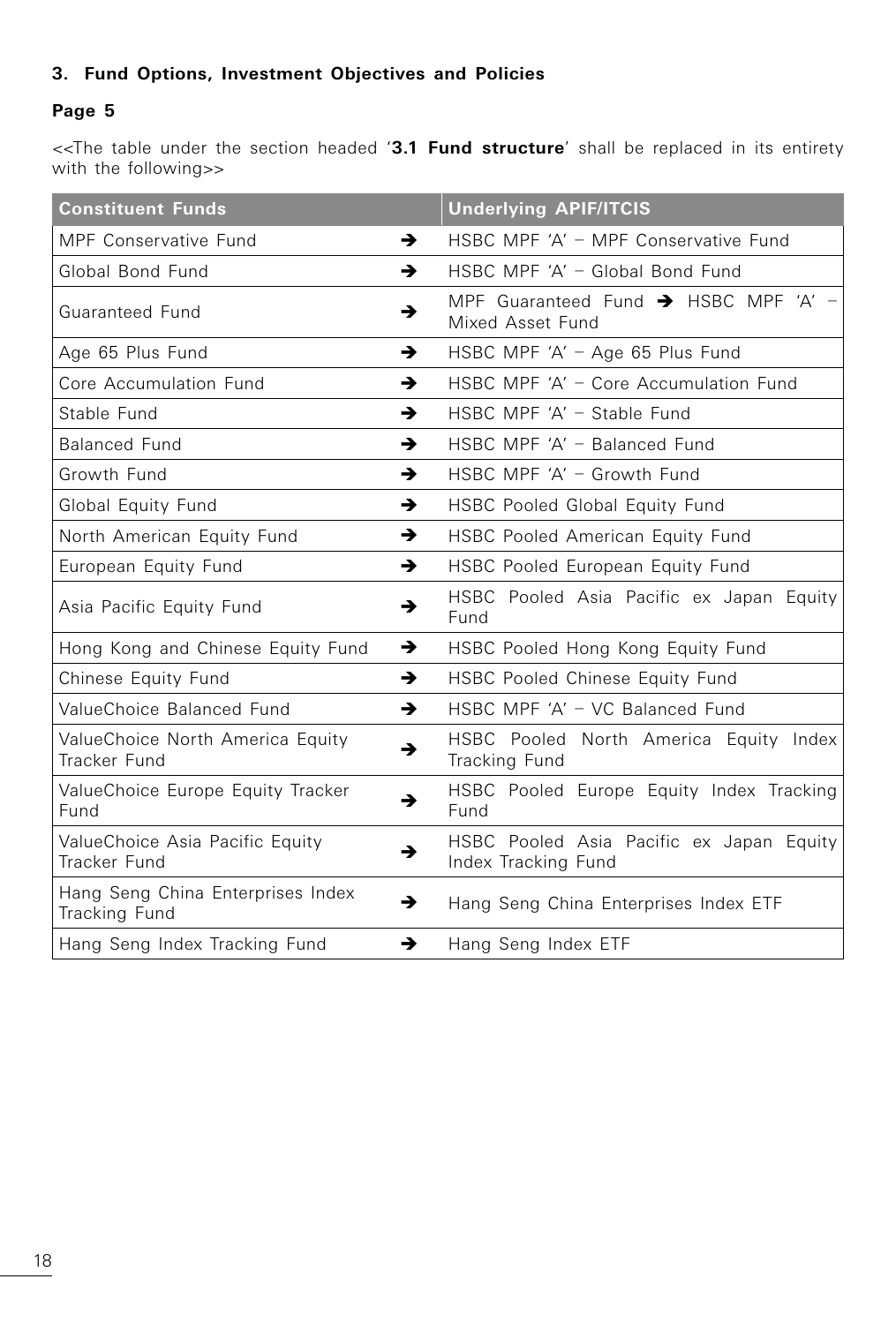# **Pages 6 to 8**

<<The table under the section headed '**3.2 Constituent Funds**' shall be replaced in its entirety with the following>>

The following tables summarize the key features of each Constituent Fund.

|                  | 3.2.1<br>Constituent Funds that are actively managed funds |                                    |                                 |                                                                 |                                                                                                                                                                           |
|------------------|------------------------------------------------------------|------------------------------------|---------------------------------|-----------------------------------------------------------------|---------------------------------------------------------------------------------------------------------------------------------------------------------------------------|
| No.              | <b>Constituent</b><br><b>Fund</b>                          | Investment<br>Manager <sup>1</sup> | <b>Fund</b><br><b>Structure</b> | <b>Fund Descriptor</b>                                          | <b>Investment Focus</b>                                                                                                                                                   |
| 1.               | MPF Conservative<br>Fund                                   | N/A                                | Feeder<br>fund                  | - Hong Kong                                                     | Money Market Fund • 100% in high grade<br>HKD-denominated<br>monetary<br>instruments                                                                                      |
| 2.               | Global Bond Fund                                           | N/A                                | Feeder<br>fund                  | Bond Fund<br>- Global                                           | • 70%-100% in fixed<br>and floating rate<br>debt securities:<br>$\bullet$ up to 30% in<br>deposits and other<br>investments as<br>allowed under the<br>General Regulation |
| 3.               | Guaranteed Fund                                            | N/A                                | Feeder<br>fund                  | Guaranteed Fund                                                 | $\bullet$ 0%-50% in<br>equities;<br>$\bullet$ 20%-100% in<br>bonds:<br>$\bullet$ 0%-80% in cash                                                                           |
| $\overline{4}$ . | Age 65 Plus Fund N/A                                       |                                    | Feeder<br>fund                  | Mixed Assets Fund<br>- Global<br>- Maximum equity<br>around 25% | $\bullet$ 15%-25% in<br>Higher Risk<br>Assets;<br>$• 75% - 85%$ in<br>Lower Risk Assets                                                                                   |
| 5.               | Core<br>Accumulation<br>Fund                               | N/A                                | Feeder<br>fund                  | Mixed Assets Fund<br>- Global<br>- Maximum equity<br>around 65% | $• 55\% - 65\%$ in<br>Higher Risk<br>Assets;<br>$\bullet$ 35%-45% in<br>Lower Risk Assets                                                                                 |
| 6.               | Stable Fund                                                | N/A                                | Feeder<br>fund                  | Mixed Assets Fund<br>- Global<br>- Maximum equity<br>around 45% | • 55%-85% in debt<br>securities, bonds<br>and deposits;<br>$• 15% - 45%$ in<br>equities and other<br>investments as<br>allowed under the<br>General Regulation            |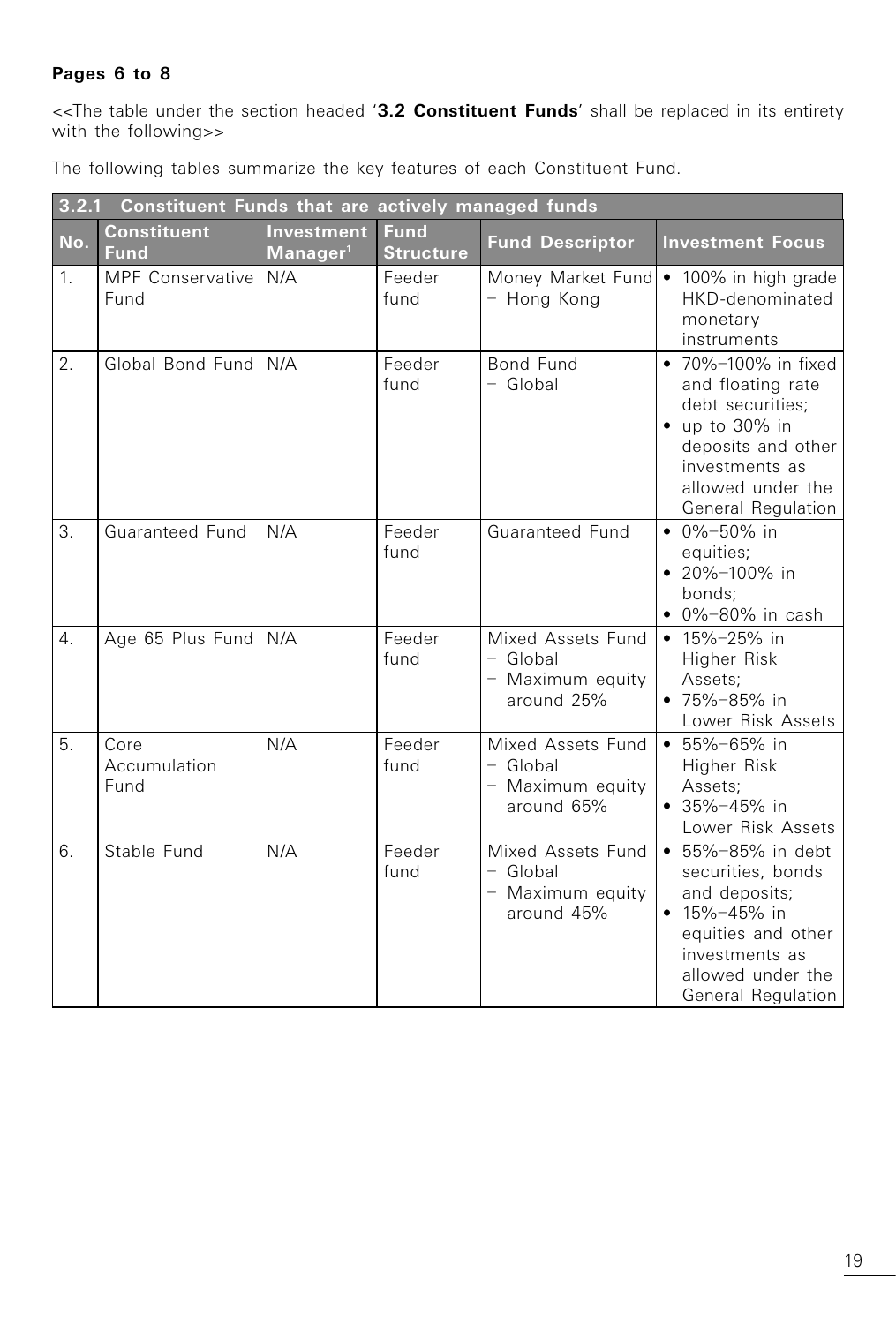| No.            | <b>Constituent</b><br><b>Fund</b> | Investment<br>Manager <sup>1</sup> | <b>Fund</b><br><b>Structure</b> | <b>Fund Descriptor</b>                                           | <b>Investment Focus</b>                                                                                                                                                                                   |
|----------------|-----------------------------------|------------------------------------|---------------------------------|------------------------------------------------------------------|-----------------------------------------------------------------------------------------------------------------------------------------------------------------------------------------------------------|
| 7 <sup>1</sup> | <b>Balanced Fund</b>              | N/A                                | Feeder<br>fund                  | Mixed Assets Fund<br>- Global<br>- Maximum equity<br>around 85%  | • 55%-85% in<br>equities and<br>equity-related<br>investments;<br>• $15\% - 45\%$ in<br>deposits, debt<br>securities and<br>other investments<br>as allowed under<br>the General<br>Regulation            |
| 8.             | Growth Fund                       | N/A                                | Feeder<br>fund                  | Mixed Assets Fund<br>- Global<br>- Maximum equity<br>around 100% | • 70%-100% in<br>equities and<br>equity-related<br>investments;<br>$\bullet$ up to 30% in<br>deposits, debt<br>securities and<br>other investments<br>as allowed under<br>the General<br>Regulation       |
| 9.             | Global Equity<br>Fund             | N/A                                | Feeder<br>fund                  | Equity Fund<br>- Global                                          | • 70%-100% in<br>equities and<br>equity-related<br>investments;<br>$\bullet$ up to 30% in<br>deposits, debt<br>securities and<br>other investments<br>as allowed under<br>the General<br>Regulation       |
| 10.            | North American<br>Equity Fund     | N/A                                | Feeder<br>fund                  | Equity Fund<br>- North America                                   | • $70\% - 100\%$ in<br>equities and<br>equity-related<br>investments:<br>$\bullet$ up to 30% in<br>deposits, debt<br>securities and<br>other investments<br>as allowed under<br>the General<br>Regulation |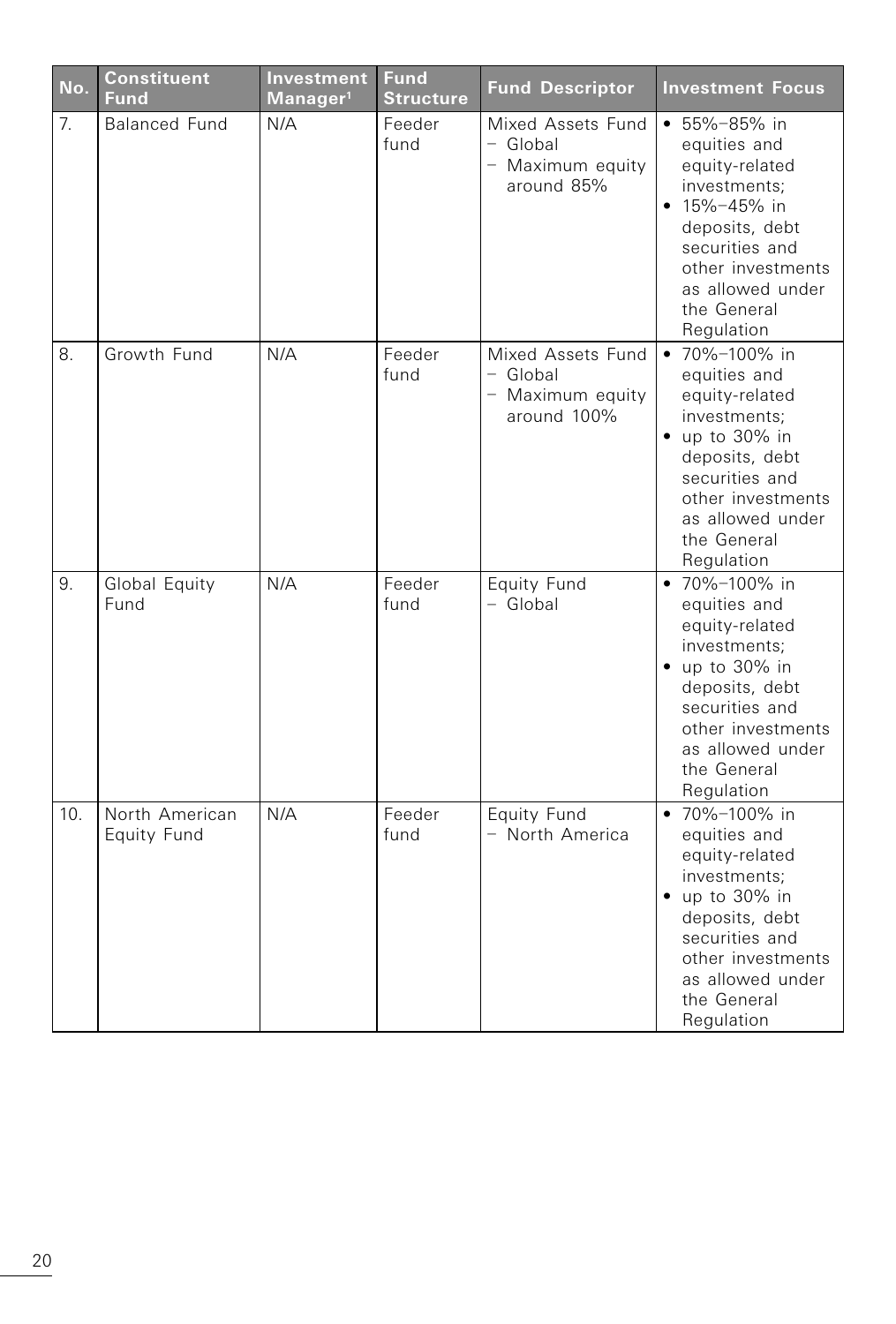| No. | <b>Constituent</b><br><b>Fund</b>       | Investment<br>Manager <sup>1</sup> | <b>Fund</b><br><b>Structure</b> | <b>Fund Descriptor</b>                            | <b>Investment Focus</b>                                                                                                                                                                                                                                                                                                                                                                                                                                      |
|-----|-----------------------------------------|------------------------------------|---------------------------------|---------------------------------------------------|--------------------------------------------------------------------------------------------------------------------------------------------------------------------------------------------------------------------------------------------------------------------------------------------------------------------------------------------------------------------------------------------------------------------------------------------------------------|
| 11. | European Equity<br>Fund                 | N/A                                | Feeder<br>fund                  | Equity Fund<br>- European<br>countries            | • 70%-100% in<br>equities and<br>equity-related<br>investments;<br>$\bullet$ up to 30% in<br>deposits, debt<br>securities and<br>other investments<br>as allowed under<br>the General<br>Regulation                                                                                                                                                                                                                                                          |
| 12. | Asia Pacific Equity<br>Fund             | N/A                                | Feeder<br>fund                  | Equity Fund<br>- Asia Pacific,<br>excluding Japan | • 70%-100% in<br>equities and<br>equity-related<br>investments;<br>$\bullet$ up to 30% in<br>deposits, debt<br>securities and<br>other investments<br>as allowed under<br>the General<br>Regulation                                                                                                                                                                                                                                                          |
| 13. | Hong Kong and<br>Chinese Equity<br>Fund | N/A                                | Feeder<br>fund                  | Equity Fund<br>- mainland China<br>and Hong Kong  | • 70%-100% in<br>equities and<br>equity-related<br>investment (within<br>the portfolio 10%-<br>75% may invest in<br>Chinese equities<br>and 25%-90%<br>may invest in other<br>equities listed in<br>Hong Kong and/or<br>equities deriving a<br>preponderant part<br>of their income<br>and/or assets from<br>Hong Kong);<br>$\bullet$ up to 30% in<br>deposits, debt<br>securities and<br>other investments<br>as allowed under<br>the General<br>Regulation |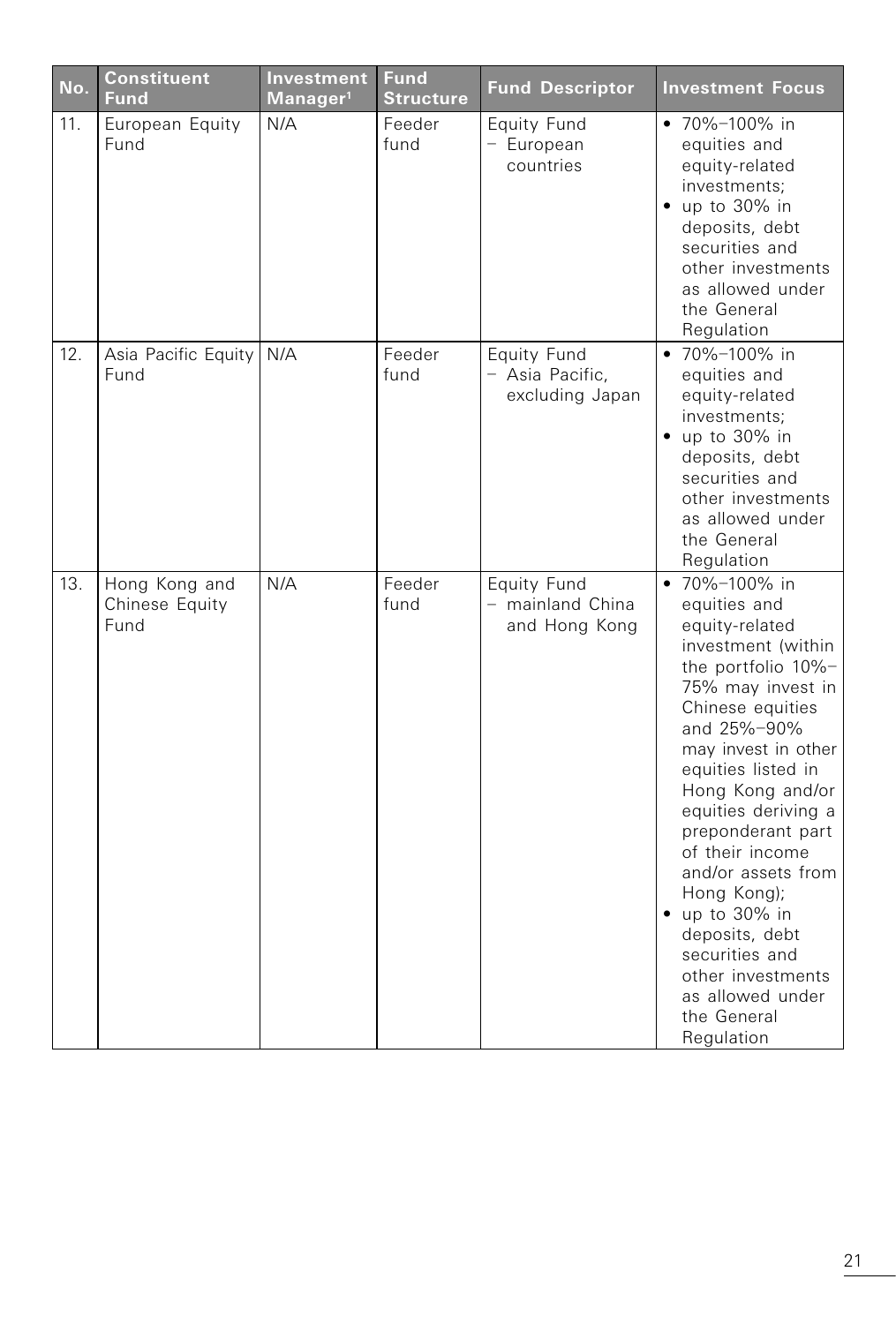| $\overline{\text{No}}$ . | <b>Constituent</b><br><b>Fund</b>                      | Investment<br>Manager <sup>1</sup>        | <b>Fund</b><br><b>Structure</b> | <b>Fund Descriptor</b>                                                    | <b>Investment Focus</b>                                                                                                                                                                                |
|--------------------------|--------------------------------------------------------|-------------------------------------------|---------------------------------|---------------------------------------------------------------------------|--------------------------------------------------------------------------------------------------------------------------------------------------------------------------------------------------------|
| 14.                      | Chinese Equity<br>Fund                                 | N/A                                       | Feeder<br>fund                  | Equity Fund<br>- mainland China                                           | • 70%-100% in<br>equities and<br>equity-related<br>investments;<br>$\bullet$ up to 30% in<br>deposits, debt<br>securities and<br>other investments<br>as allowed under<br>the General<br>Regulation    |
| 3.2.2                    |                                                        |                                           |                                 | Constituent Funds that are primarily investing in passively managed funds |                                                                                                                                                                                                        |
| No.                      | <b>Constituent</b><br><b>Fund</b>                      | <b>Investment</b><br>Manager <sup>1</sup> | <b>Fund</b><br><b>Structure</b> | <b>Fund Descriptor</b>                                                    | <b>Investment Focus</b>                                                                                                                                                                                |
| 1 <sub>1</sub>           | ValueChoice<br><b>Balanced Fund</b>                    | N/A                                       | Feeder<br>fund                  | Mixed Assets Fund<br>- Global<br>- Maximum equity<br>around 80%           | $\cdot$ 60%-80% in<br>equities and<br>equity-related<br>investments:<br>$\bullet$ 20%-40% in<br>deposits, debt<br>securities and<br>other investments<br>as allowed under<br>the General<br>Regulation |
| 3.2.3                    |                                                        |                                           |                                 | Constituent Funds that are index-tracking equity funds                    |                                                                                                                                                                                                        |
| No.                      | <b>Constituent</b><br><b>Fund</b>                      | Investment<br>Manager <sup>1</sup>        | <b>Fund</b><br><b>Structure</b> | <b>Fund Descriptor</b>                                                    | <b>Investment Focus</b>                                                                                                                                                                                |
| 1.                       | ValueChoice<br>North America<br>Equity Tracker<br>Fund | N/A                                       | Feeder<br>fund                  | Equity Fund<br>- North America                                            | $\bullet$ Up to 100% in<br>equities                                                                                                                                                                    |
| 2.                       | ValueChoice<br>Europe Equity<br>Tracker Fund           | N/A                                       | Feeder<br>fund                  | Equity Fund<br>- European<br>countries                                    | • Up to 100% in<br>equities                                                                                                                                                                            |
| 3.                       | ValueChoice Asia<br>Pacific Equity<br>Tracker Fund     | N/A                                       | Feeder<br>fund                  | Equity Fund<br>- Asia Pacific,<br>excluding Japan                         | • Up to 100% in<br>equities                                                                                                                                                                            |
| 4.                       | Hang Seng China<br>Enterprises Index<br>Tracking Fund  | N/A                                       | Feeder<br>fund                  | Equity Fund<br>- mainland China                                           | • Up to 100% in<br>equities                                                                                                                                                                            |
| 5.                       | Hang Seng Index<br>Tracking Fund                       | N/A                                       | Feeder<br>fund                  | Equity Fund<br>- Hong Kong                                                | • Up to 100% in<br>equities                                                                                                                                                                            |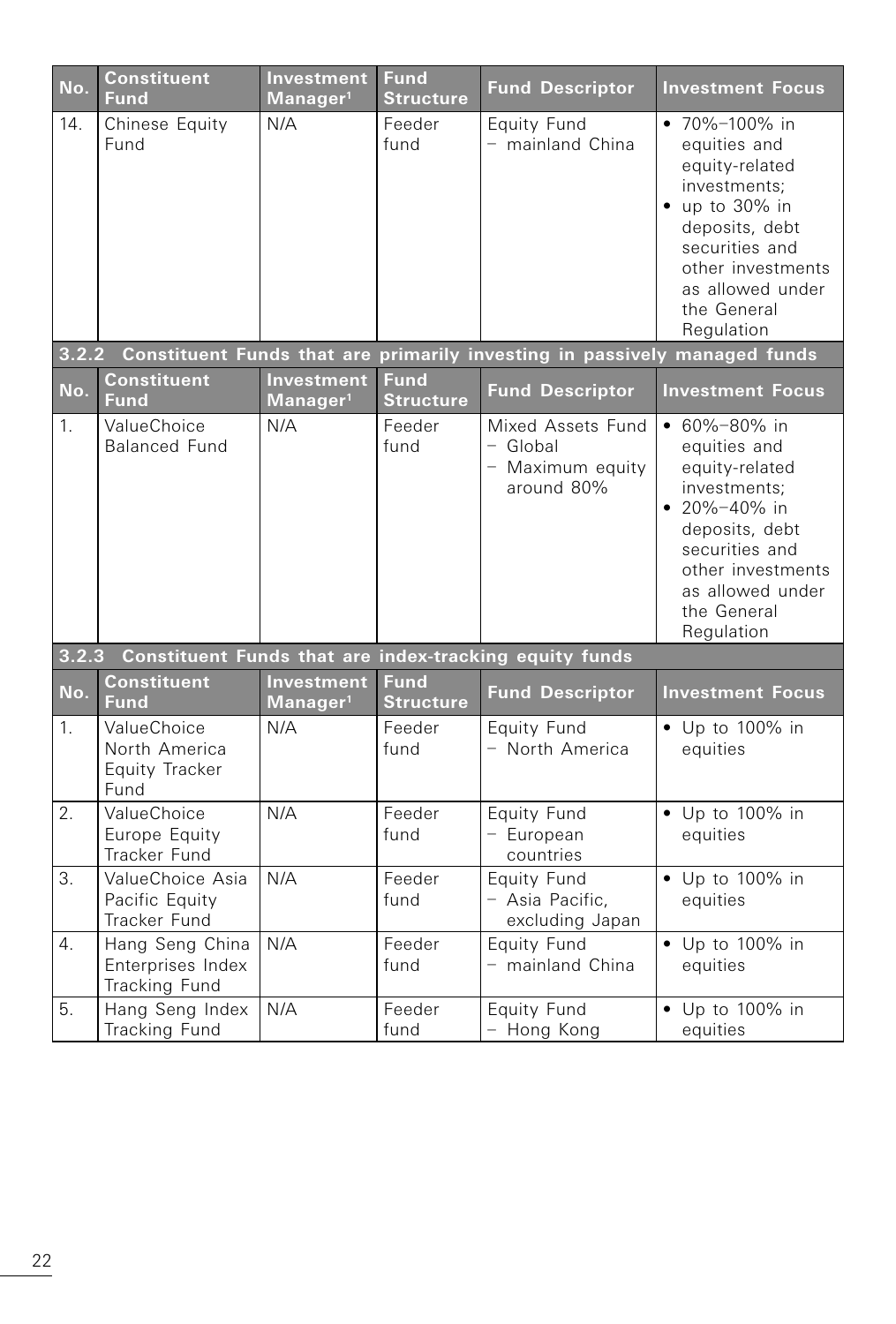<<The paragraphs under '(a) Investment objective' and '(b) Balance of investments' under the sub-section on '**3.4.9 ValueChoice Balanced Fund**' shall be replaced in their entirety with the following>>

(a) Investment objective

 The investment objective of the ValueChoice Balanced Fund is to achieve long term capital growth.

(b) Balance of investments

 The ValueChoice Balanced Fund shall be invested in an APIF (HSBC MPF 'A' – VC Balanced Fund), which in turn primarily invests in two or more ITCIS(s) and/or index-tracking APIF(s) as allowed under the General Regulation. Through such underlying investments, the ValueChoice Balanced Fund invests in a diversified portfolio that normally comprises global bonds and equities with heavier weighting in equities.

 The Investment Adviser of the APIF in which the ValueChoice Balanced Fund invests is responsible to allocate the assets among different underlying APIF(s) and/or ITCIS(s).

 Around 60 per cent to 80 per cent of the portfolio of the ValueChoice Balanced Fund will be indirectly invested in equities and equity-related investments. The remainder of the assets will be invested in deposits, debt securities and other investments as allowed under the General Regulation. The intended asset allocation above is for indication only and may be changed as and when the Investment Manager considers appropriate.

 For efficient portfolio management, the portfolio of the APIF held by the ValueChoice Balanced Fund may invest in other investments as allowed under the applicable laws and regulations.

## **Pages 19 to 27**

<<The sequential order of the sub-sections commencing from '3.4.9 ValueChoice Balanced Fund' to '3.4.20 Hang Seng China Enterprises Index Tracking Fund' under the sub-section headed '**3.4 Statement of investment policies of each Constituent Fund and other particulars'** shall be adjusted so that it follows the sequential order as the corresponding constituent funds listed under the sub-section headed '**3.2 Constituent Funds**'>>